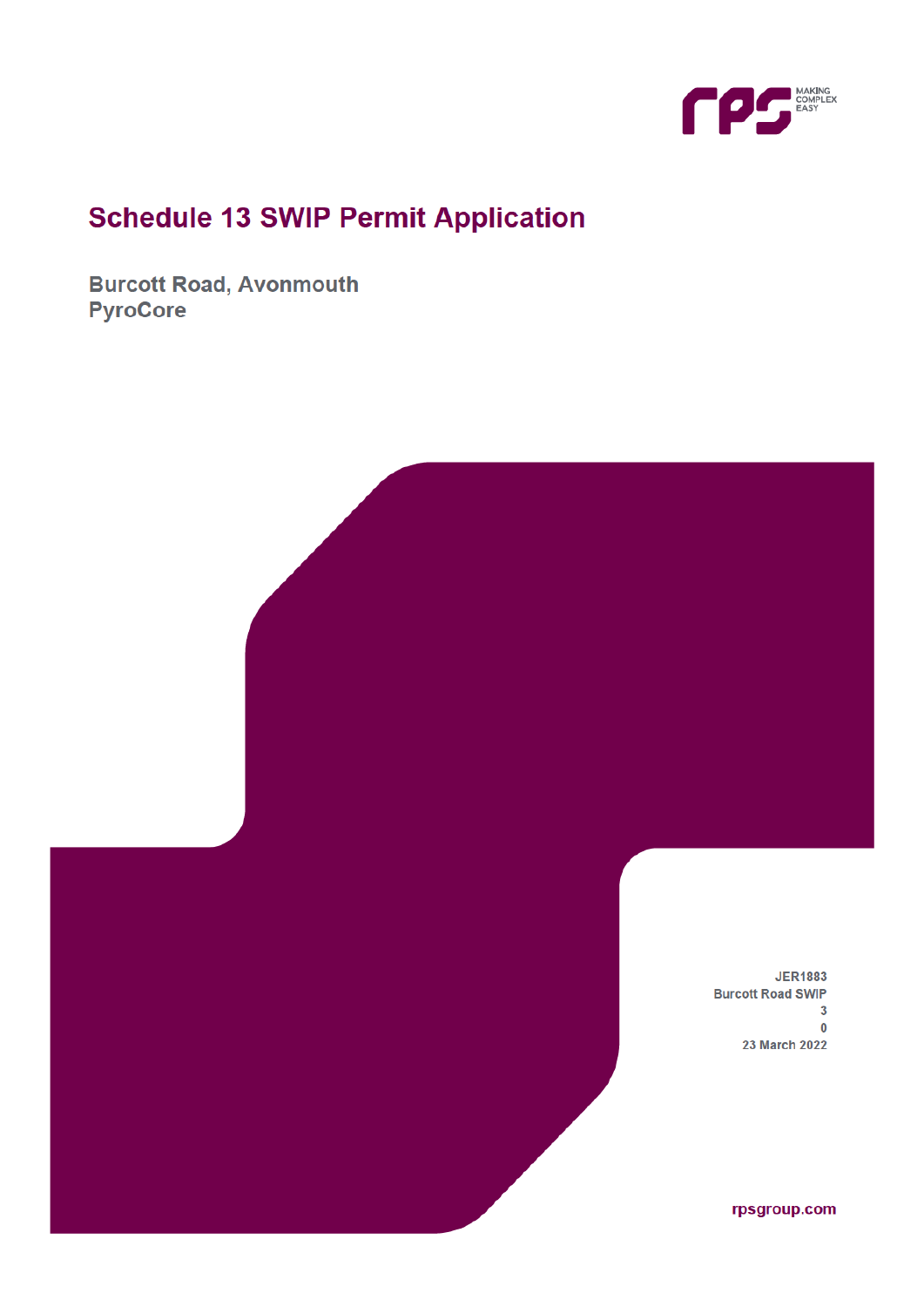| <b>Version</b> | <b>Revision</b> | <b>Authored by</b> | <b>Reviewed by</b> | <b>Approved by</b> | <b>Date</b>    |
|----------------|-----------------|--------------------|--------------------|--------------------|----------------|
|                | 0               |                    |                    |                    | $\blacksquare$ |
| 2              | ٥               |                    |                    |                    | 08/03/2022     |
| 3              | ٥               |                    |                    |                    | 23/03/2022     |

| Approval for issue                                        |               |
|-----------------------------------------------------------|---------------|
|                                                           | 23 March 2022 |
|                                                           |               |
| <b>File Name</b>                                          |               |
| 220323 R JER1883 JS Avonmouth SWIP Application V3 R0.docx |               |

This report has been compiled using the resources and in accordance with the scope of work agreed with the client. No liability is accepted by RPS for any use of this report, other than the purpose for which it was prepared. RPS does not accept any responsibility or liability for loss whatsoever to any third party caused by, related to or arising out of any use or reliance on the report.

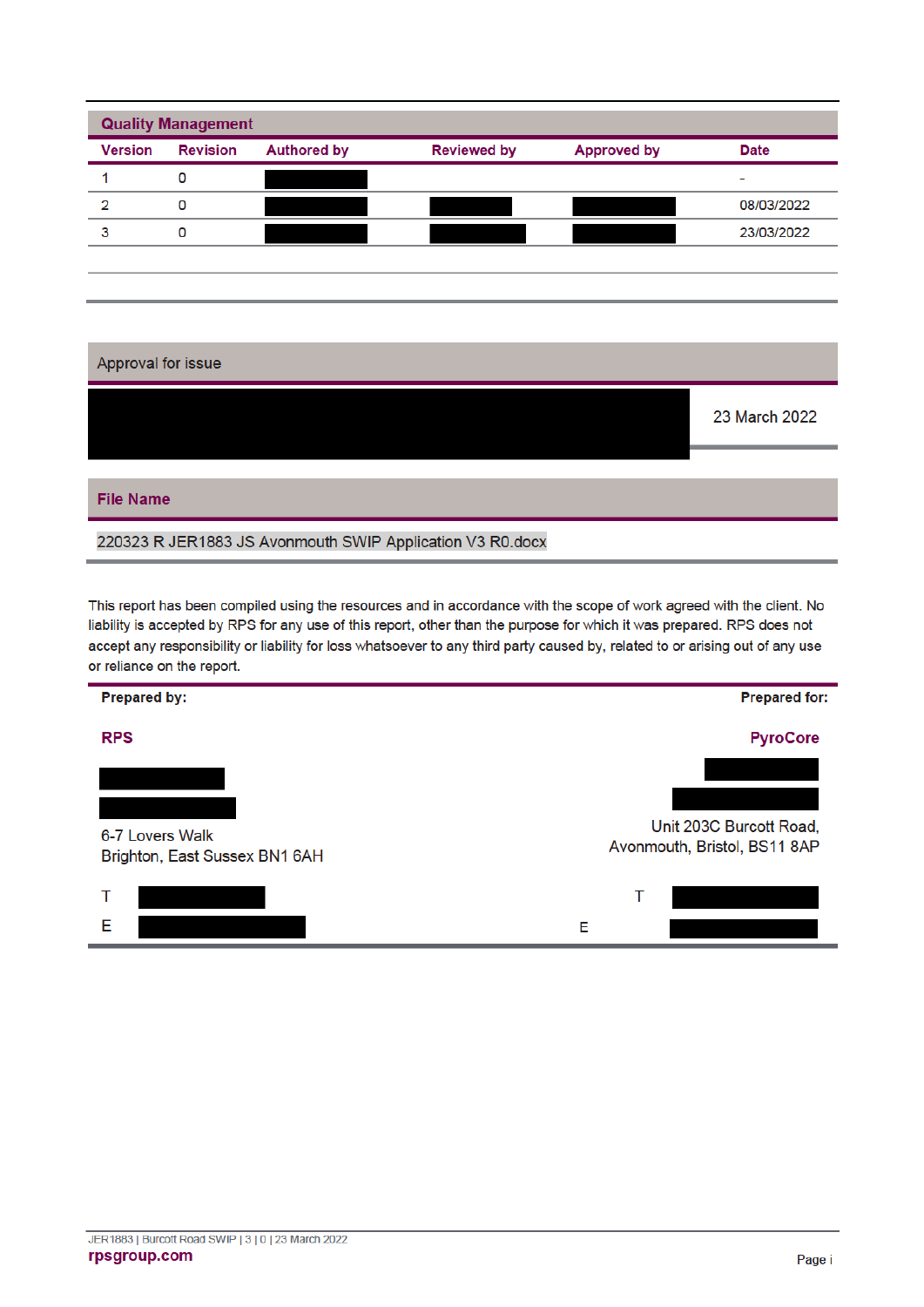## **NON-TECHNICAL SUMMARY**

PyroCore manufacture small waste incineration plants (SWIP), more specifically, co-incineration plants. Prior to shipping to Client's sites for operation, units may be installed and undergo factory acceptance tests and performance validation trials with the permitted wastes at a test site located at 203 Burcott Road, Avonmouth, Bristol, BS11 8AD.

Each SWIP to be tested will be of the same container sized footprint design (Phoenix model) and will be based on the processes of material pyrolysis and subsequent high temperature oxidation of the raw syngas. The Phoenix model has a capacity to process up to 500 - 600 kg/hr of waste, baselined on polyethylene terephthalate.

Incineration and co-incineration plant with a capacity to process less than 3 tonnes per hour of waste require a Schedule 13 SWIP permit to operate from the local authority, in this case Bristol City Council (BCC).

During factory acceptance testing the facility will initially be commissioned and tested using clean (virgin) biomass fuel before introducing other waste materials. Waste feed stocks will predominantly comprise plastic based wastes. The maximum annual throughput will be less than 200 tonnes of waste and 300 tonnes of biomass.

Waste will be delivered by road and will be offloaded within the waste storage building into one of three storage bunkers. Biomass will similarly be delivered by road and stored separate to the waste in one of the bunkers. All waste and biomass will have been pre-shredded prior to delivery to the site and no further pre-treatment will be carried out onsite.

Waste will be fed into the pyrolysis reactor which will generate a char residue, typically called "charcoal" or "biochar", and hot syngas. All commercial charcoal around the world is manufactured using pyrolysis. The hot syngas will be drawn into the thermal oxidiser where it will mix with excess air and either auto ignite or be ignited by the burner to give hot combusted gases. Under normal operation, heat from the hot gases released from the thermal oxidiser will be used to pre-heat the pyrolysis reactor. At start-up heat to the thermal oxidiser will be provided by burning liquified petroleum gas (LPG) up to a maximum output of 1 MWth.

In an emergency it may be necessary to divert the syngas to a vent line. A single 10m vent stack will be installed for emergency syngas venting.

The SWIP will need to operate under the terms and conditions of a Schedule 13 permit which requires compliance with the ELVs for pollutants specified by the IED for small waste incineration plant.

Effective pollutant abatement will be achieved through the injection of a sodium bicarbonate reactant to achieve acid gas neutralisation and powdered activated carbon to abate potential dioxins, furans, volatile heavy metals and volatile organic compounds (VOCs). A ceramic filter will facilitate removal of particulate bound heavy metals and other particulates and the reactants of the sodium bicarbonate, namely NaCl (sodium chloride), Na2SO4 (sodium sulphate).

Continuous monitoring of emissions [CEMS] to air will confirm that levels are within IED emission limits. Where continuous monitoring is not proposed, independent periodic monitoring will be undertaken.

Abated emissions will be released from a separate 10m flue gas stack.

An air quality assessment has been completed and confirmed that the emissions to air from the facility at both human health and ecological receptors was not considered significant.

As above the pyrolysis stage will produce a solid char residue which will be collected and initially landfilled but with a longer-term view to securing alternative re-use/recovery. Interest has already been established for sale of the wood-derived char and PyroCore already has 2 firm offers for purchase of the charcoal for use as a biochar for carbon sequestration within the UK. A second residue is produced from the flue gas cleaning plant, this residue is separately collected and landfilled.

PyroCore will implement an Environmental Management System (EMS) to direct the operation of SWIP prior to the facility coming into operation.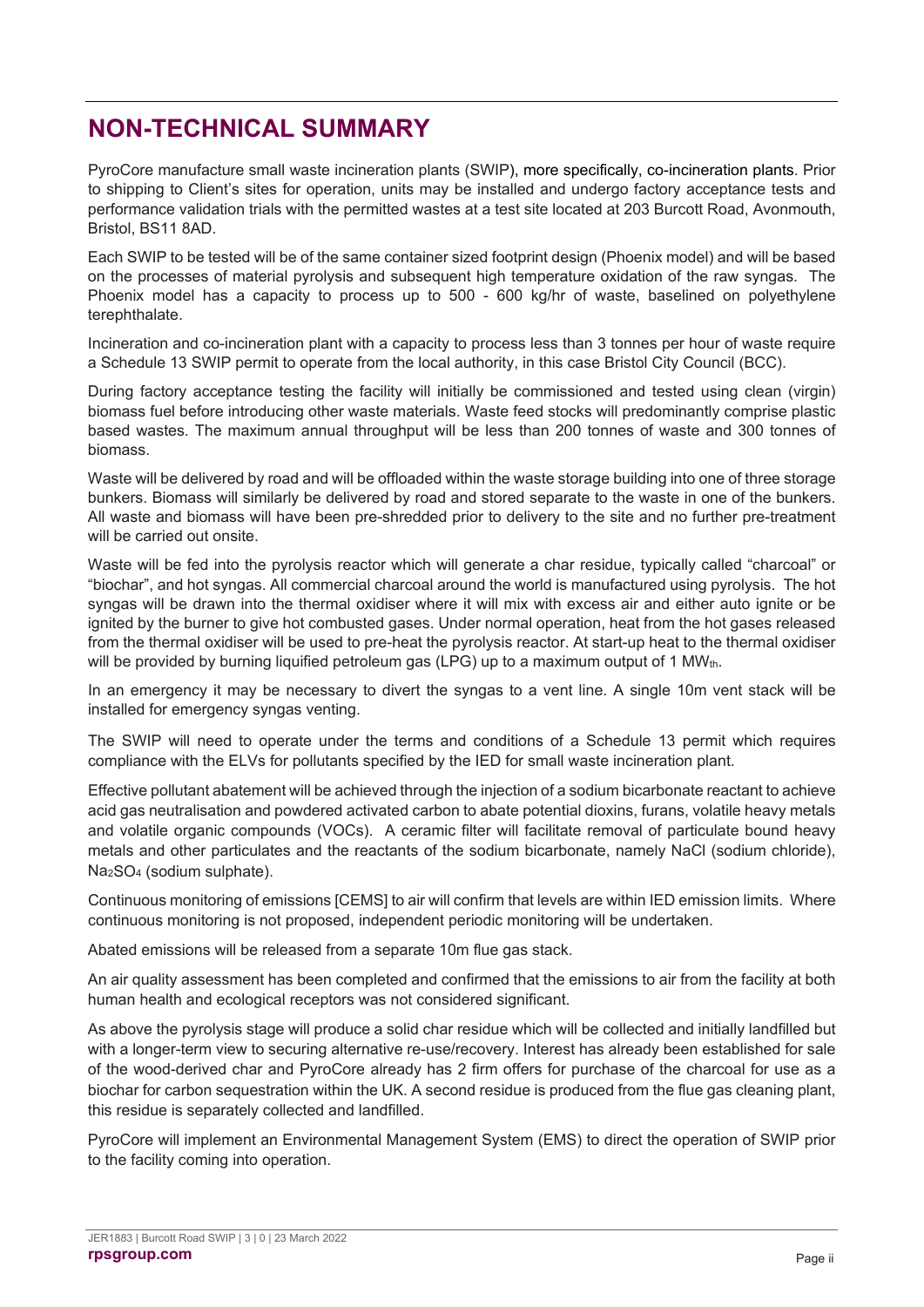# **Contents**

| 1<br>$\overline{2}$ | 1.1<br>1.2<br>1.3 |  |
|---------------------|-------------------|--|
|                     |                   |  |
| 3                   |                   |  |
|                     | 3.1               |  |
|                     | 3.2               |  |
|                     | 3.3               |  |
|                     | 3.4               |  |
|                     | 3.5               |  |
|                     | 3.6               |  |
|                     | 3.7               |  |
|                     | 3.8               |  |
|                     | 3.9               |  |
|                     | 3.10              |  |
| $\blacktriangle$    |                   |  |
|                     | 4.2               |  |
|                     | 4.3               |  |
|                     | 44                |  |
|                     | 4.5               |  |
|                     | 4.6               |  |
|                     | 4.7               |  |

### **Tables**

### **Drawings**

- Drawing 1 Site Location Plan
- Drawing 2 SWIP Layout Plan Indicating the Boundary and Emission Points
- Drawing 3 Drainage Plan
- Drawing 4 Process Flow Diagram

### **Appendices**

Appendix A Application Form Appendix B Air Quality Assessment Appendix C Poly Boom Datasheet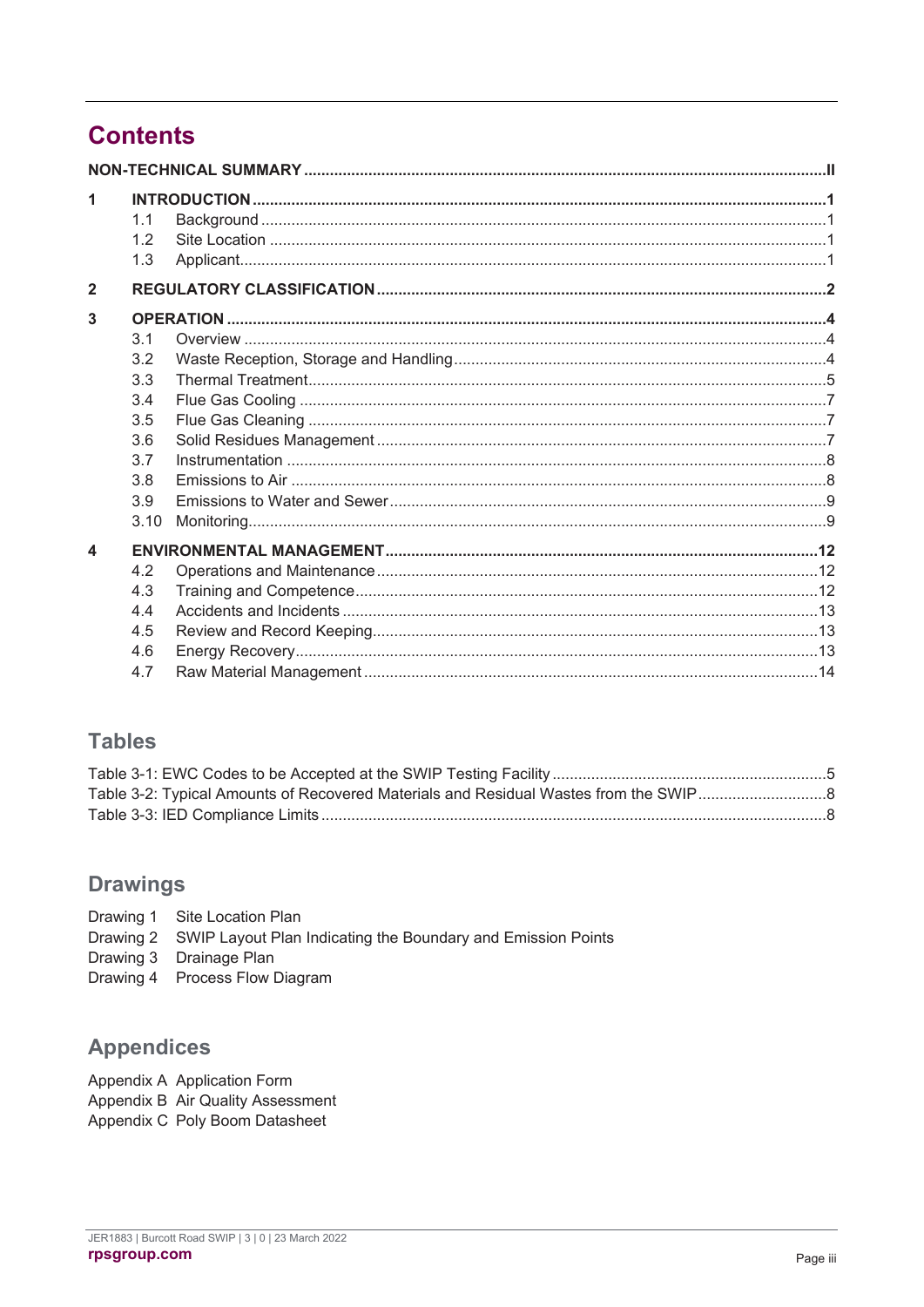# **1 INTRODUCTION**

### **1.1 Background**

- 1.1.1 PyroCore manufacture portable small waste incineration plants (SWIP). Prior to shipping to Clients sites for operation units may be installed and undergo factory acceptance tests and performance validation trials using the permitted wastes (see Table 3-1) at a test site located at 203 Burcott Road, Avonmouth, Bristol BS11 8AD.
- 1.1.2 Each SWIP will be of the same container-sized footprint design (Phoenix unit) and will be based on the processes of pyrolysis and high temperature oxidation followed by gas cleaning to IED limits. The Phoenix unit has a capacity to process up to 500-600 kg per hour (kg/hr) of waste/fuel.
- 1.1.3 Incineration and co-incineration plant with a capacity to process less than 3 tonnes per hour require a Schedule 13 SWIP permit to operate from the local authority, in this case Bristol City Council (BCC).

### **1.2 Site Location**

- 1.2.1 The proposed testing facility will be located at a site at Unit 203C Burcott Road, Avonmouth, BS11 8AD within the administrative area of BCC. A location plan for the SWIP is provided in Drawing 1.
- 1.2.2 The site is located approximately 2km to the north of the centre of Avonmouth and over 10km to the northwest of the centre of Bristol. The site is within an industrial area with the closest residential receptors being located on McLaren Road in Avonmouth approximately 2km south of the site.
- 1.2.3 The site comprises of a large end of terrace industrial unit measuring  $2,077.3$  m<sup>2</sup>. The accommodation within the building comprises of a warehouse; ground floor offices and amenities; and first floor offices. The property also has a large yard, it is understood that the dimensions the yard are 60m x 23m. The site is accessed from Burcott Road through the access gates into the yard with the building being accessed from the yard through 3 sizeable roller shutter doors on the eastern elevation.
- 1.2.4 The site is bound to the east by Burcott Road, and to the north and south by industrial premises, the unit directly adjoins a property to the north. The western boundary is formed by a small area of open green space with a waterbody, Mere Bank Rhine, within it. In addition, Avonmouth Docks are located approximately 1km to the south-west of the site.
- 1.2.5 The Environmental Agency's flood map shows that there is a small area of the site adjacent to Burcott Road located within Flood Zone 2 with the remainder of the site being in flood zone 1.
- 1.2.6 The site is not located in a DEFRA Air Quality Management Area (AQMA).

### **1.3 Applicant**

1.3.1 The applicant and operator of the SWIP is PyroCore Ltd.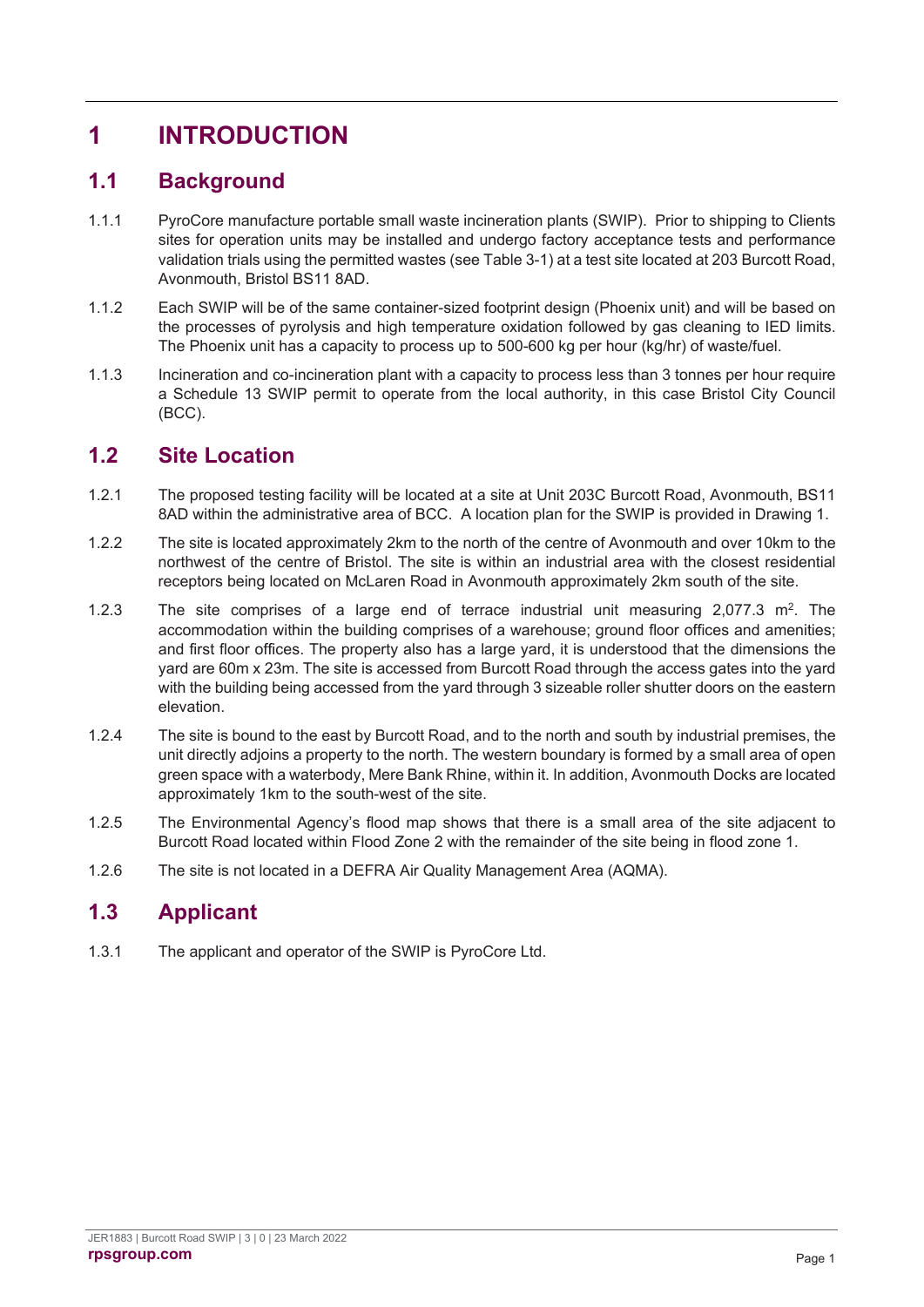## **2 REGULATORY CLASSIFICATION**

- 2.1.1 The testing facility will pyrolyse biomass and predominantly plastic based wastes (see Table 3-1. In any one year the testing facility will treat up to ~200 tonnes of waste and ~300 tonnes of biomass.
- 2.1.2 The Industrial Emissions Directive (IED) provides an exemption for certain types of testing facility under Article 42 (2) (b) where they meet the requirements below:

*(b) experimental plants used for research, development and testing in order to improve the incineration process and which treat less than 50 tonnes of waste per annum.*

- 2.1.3 Whilst the facility is used for testing, the testing is for commercial factory acceptance purposes not in relation to testing the incineration process for the purpose of identifying improvements. On this basis the facility would not fall under the above exemption.
- 2.1.4 Part A(1) activities are regulated by the EA and include the following processes:

*Part A(1)*

*(a) The incineration of hazardous waste in a waste incineration plant or waste co-incineration plant with a capacity exceeding 10 tonnes per day.*

*(b) The incineration of non-hazardous waste in a waste incineration plant or waste co-incineration plant with a capacity exceeding 3 tonnes per hour.*

*(c) The incineration, other than incidentally in the course of burning landfill gas or solid or liquid waste, of any gaseous compound containing halogens.*

- 2.1.5 The waste will be non-hazardous, and with a maximum feed rate of 500-600 kg/hr it falls below the threshold for a Section 5.1 Part A(1)(b) waste incineration or waste co-incineration plant.
- 2.1.6 The corresponding Part B scheduled activities, that are subject to local authority regulation include the following:
	- *(a) The incineration in a small waste incineration plant with an aggregate capacity of 50 kilogrammes or more per hour of the following waste;*
		- *(i) vegetable waste from agriculture and forestry;*
		- *(ii) vegetable waste from the food processing industry, if the heat generated is recovered;*
	- *(iii) fibrous vegetable waste from virgin pulp production and from production of paper from pulp, if it is co-incinerated at the place of production and the heat generated is recovered;*

*(iv) cork waste;*

*(v) wood waste with the exception of wood waste which may contain halogenated organic compounds or heavy metals as a result of treatment with wood preservatives or coatings;*

*(vi) animal carcasses.*

- 2.1.7 The waste to be processed is not included within the list of wastes that fall under the Part B scheduled activities. The biomass to be used is clean virgin wood chip and/or straw.
- 2.1.8 Schedule 13 of the Environmental Permitting Regulations (EPR) 2016 (as amended) sets out the criteria for inclusion under the Schedule.
	- *(1) This Schedule applies in relation to -*
	- *(a) every small waste incineration plant, and*
	- *(b) every waste incineration plant or waste co-incineration plant,*
	- *to which Chapter IV of the Industrial Emissions Directive applies, except those which are operated as a domestic activity in connection with a private dwelling.*
- 2.1.9 A small waste incineration plant is defined within the EPR as follows: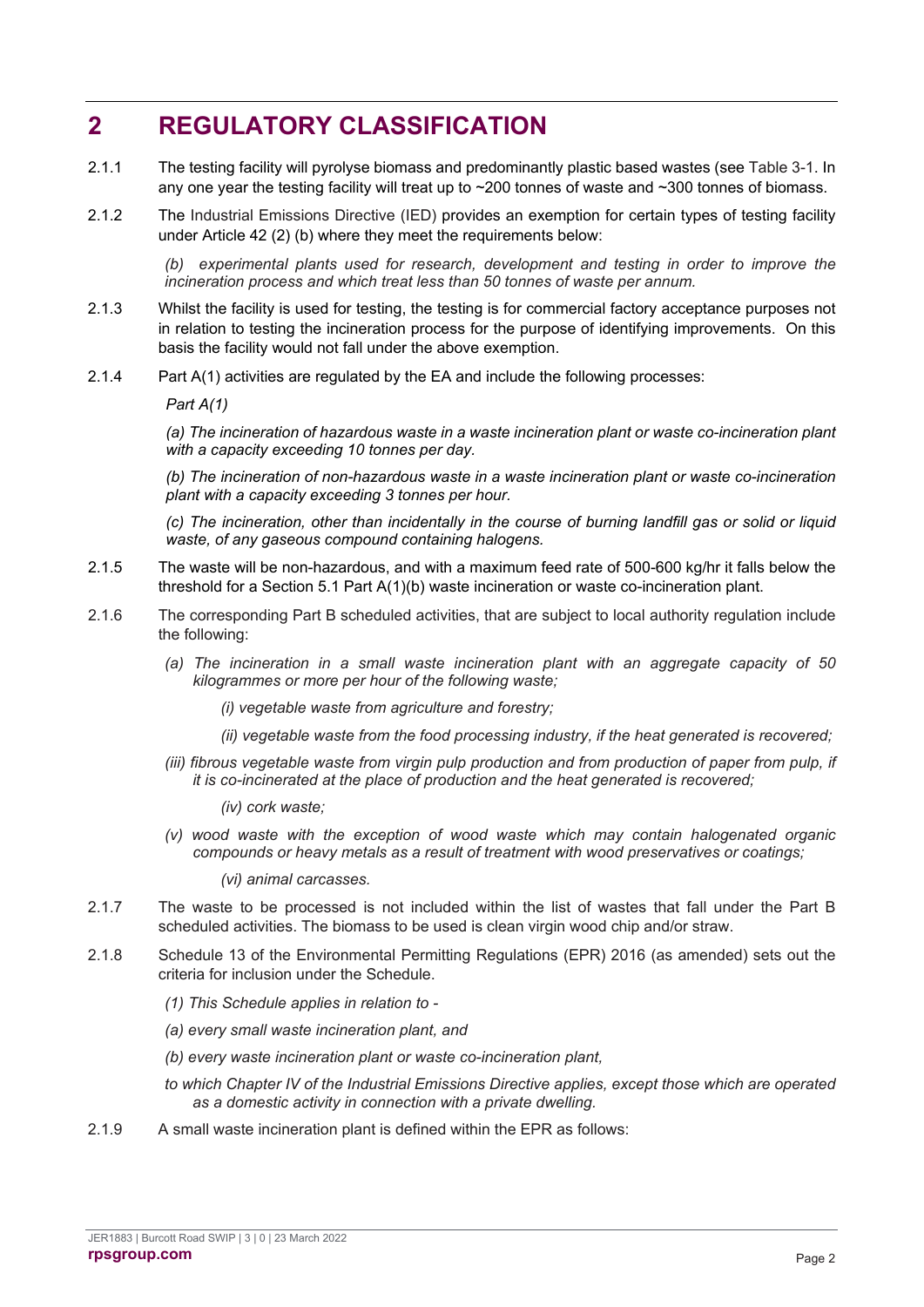*"small waste incineration plant means a waste incineration plant or waste co-incineration plant with a capacity less than or equal to 10 tonnes per day for hazardous waste or 3 tonnes per hour for nonhazardous waste.*

- 2.1.10 The proposed testing facility will fall within this definition and therefore is subject to the permit requirements applicable to SWIPs.
- 2.1.11 Schedule 13 SWIP facilities are generally regulated by the LA. The regulator for this permit will be BCC.
- 2.1.12 SWIPs are subject to the requirements of Chapter IV of the IED, as identified in Schedule 13 of the EPR. Information in the subsequent sections of this report set out how the proposed SWIPs comply with these requirements.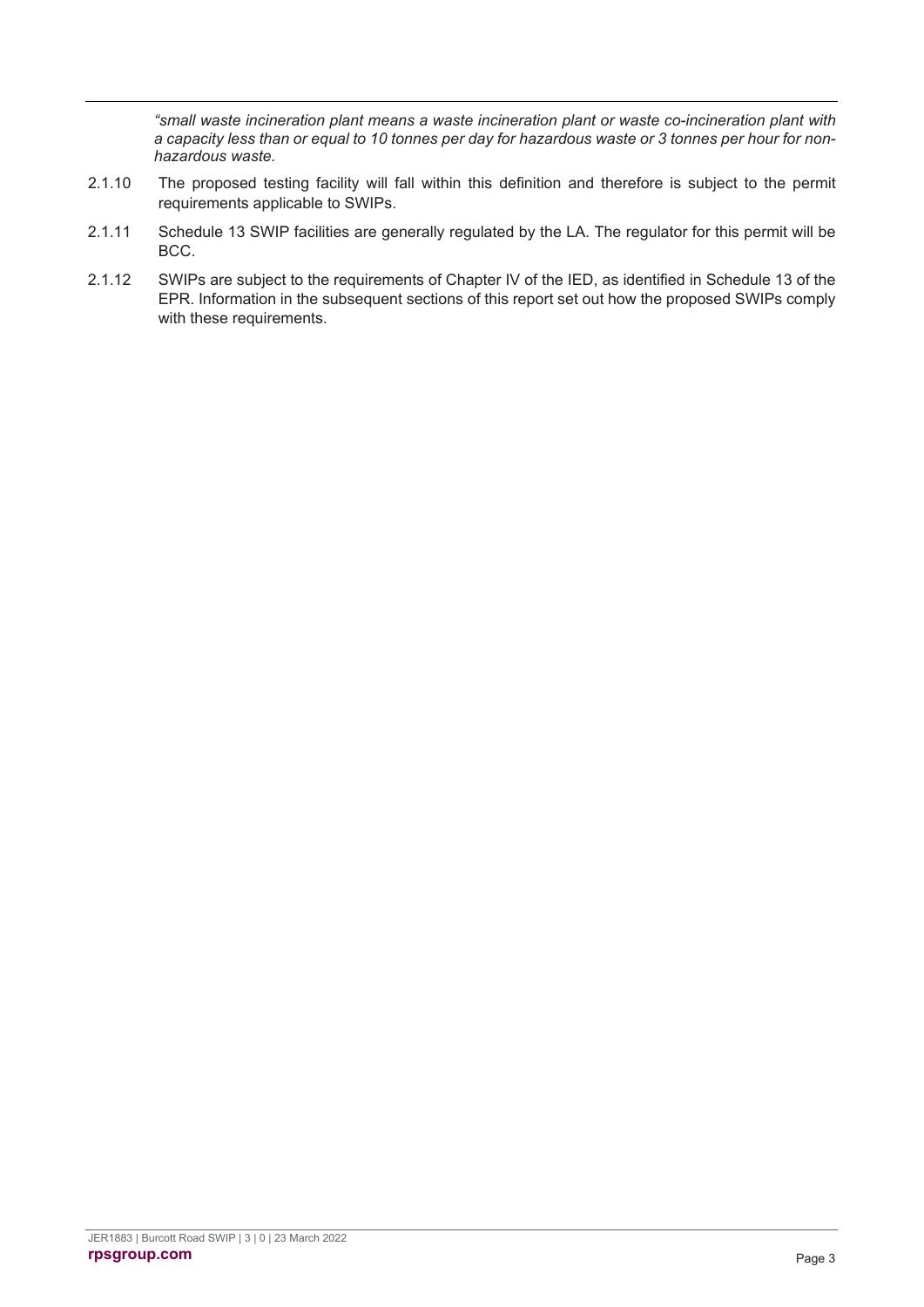## **3 OPERATION**

### **3.1 Overview**

- 3.1.1 The SWIP testing facility will only operate to undertake factory acceptance testing (FAT) of new containerised SWIP units (Phoenix model) prior to shipping to the purchaser's site. Each unit to be tested will be brought to the test site, installed and operated for testing.
- 3.1.2 FAT of a unit at the Avonmouth site will only be conducted where there are significant design modifications versus the previously tested unit. Some elements of the design will be retained across units; for example, the location, dimensions and release point elevation of the flue gas stack will remain the same. Although units being tested will have been modified, this will not necessarily include changes to the thermal oxidiser design.
- 3.1.3 Each new unit is expected to be on the site for typically up to 12 weeks, albeit during this time waste processing will only happen for a limited duration. Testing of the units will typically take 2-3 weeks duration with circa 3-9 days operation using virgin biomass and circa 2-6 days using PET/mixed plastic waste to establish performance criteria. Whilst this is the typical duration of testing, it is expected that the first unit will require longer testing for virgin wood chip and/or straw and PET/mixed plastics and on occasion there may be other reasons why a unit might need to be tested for a longer period. In any event the total number of weeks when testing is carried out will be no more than 18 weeks in any year.
- 3.1.4 During testing the unit would typically be operated on weekdays (Monday-Friday). Run times when burning waste and biomass during testing will vary, as will the feedrate into the process. Test feed rates at 25% or 50% of the capacity are likely for some tests, albeit at least one test at full capacity would be carried out. Test durations of 4, 8, 12, 24 and 48 hours running time for biomass and 6 and 12 for waste are expected. As a consequence, the maximum tonnage of waste and biomass as stated in this application will not be exceeded, despite the plant being capable of processing much higher amounts should it be operated at full capacity, 24 hours per day for 18 weeks. Waste acceptance records and records of deliveries of biomass will be available to demonstrate that the maximum tonnages of materials accepted remain at or below the tonnages being applied for.
- 3.1.5 In addition, during testing it is possible that the unit may be left in idle mode (no waste feed) over night to maintain a minimum temperature.
- 3.1.6 The principal activities proposed are as follows:
	- Waste reception and storage;
	- Waste transfer and charging;
		- Pyrolyser (skid mounted unit);
		- Thermal oxidiser:
	- Char recovery and storage;
	- Exhaust gas cleaning and stack;
	- Emergency syngas vent.
- 3.1.7 A process flow diagram (PFD) of the proposed SWIP testing facility is provided in Drawing 4.
- 3.1.8 Operational responsibility for the SWIP testing facility will sit with PyroCore Ltd.

### **3.2 Waste Reception, Storage and Handling**

- 3.2.1 Waste and biomass will be delivered by road. On arrival at the site the waste transfer paperwork will be checked and assuming the waste complies with the waste types expected and included on the permit the delivery will be directed to the waste storage building.
- 3.2.2 The weight of the waste will be recorded based on the weight provided on delivery notes.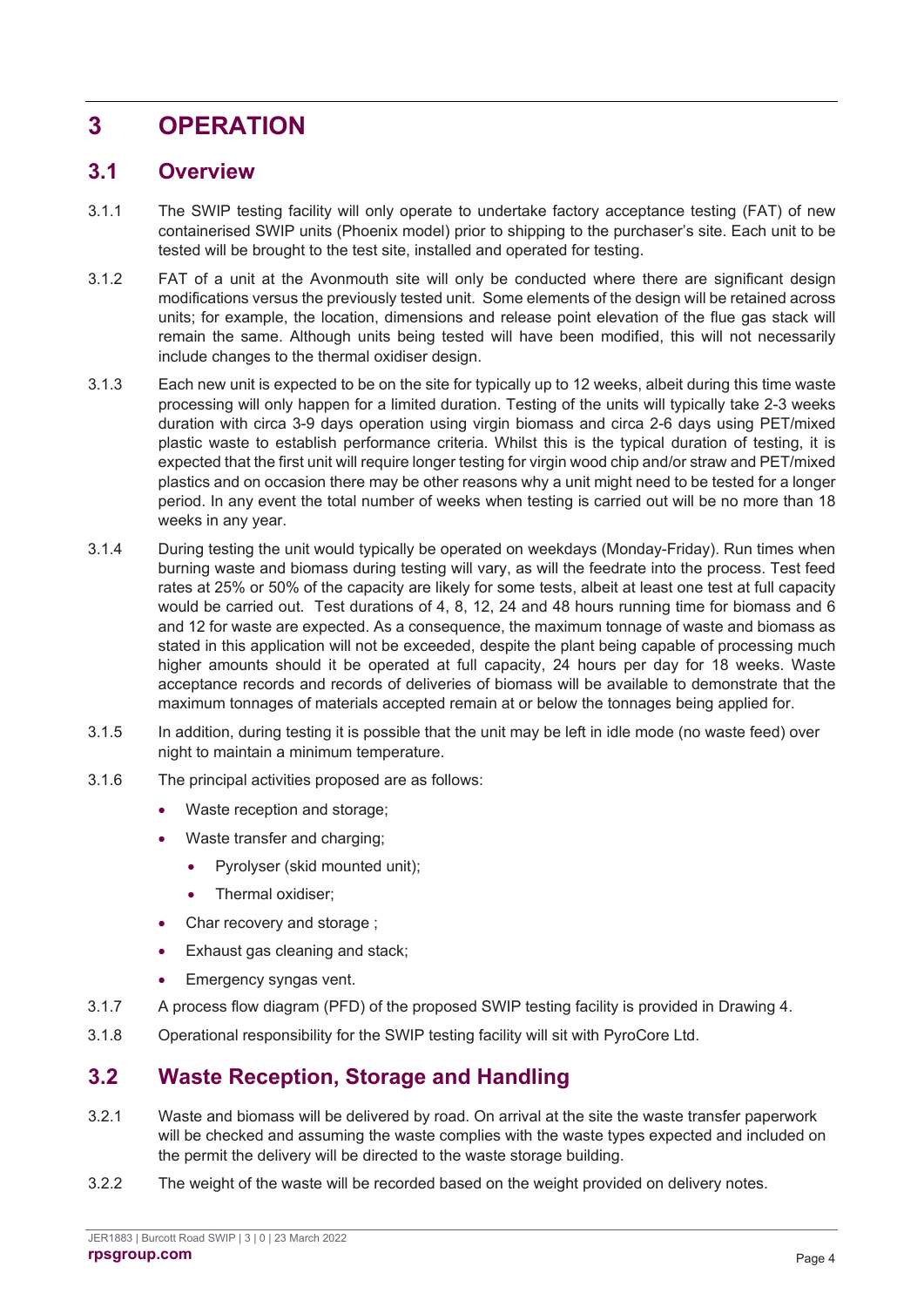$3.2.3$ The wastes to be accepted and used for testing of the SWIPs will be PET and mixed plastics under the following EWC codes:

| <b>EWC</b> | <b>Waste Description</b>                                                                                                                                                                                 |
|------------|----------------------------------------------------------------------------------------------------------------------------------------------------------------------------------------------------------|
| 020104     | Wastes from agriculture, horticulture, aquaculture, forestry, hunting and fishing, food<br>preparation and processing                                                                                    |
| 040209     | Wastes from composite materials (impregnated textile, elastomer, plastomer)                                                                                                                              |
| 070213     | Wastes from the MFSU of plastics, synthetic rubber and man-made fibres                                                                                                                                   |
| 101103     | Waste glass-bound fibrous materials                                                                                                                                                                      |
| 120105     | Wastes from shaping and physical and mechanical surface treatment of metals and plastics                                                                                                                 |
| 150102     | Packaging (including separately collected municipal packaging waste)                                                                                                                                     |
| 160119     | End-of-life vehicles from different means of transport (including off-road machinery) and<br>wastes from dismantling of end-of-life vehicles and vehicle maintenance (except 13, 14, 16<br>06 and 16 08) |
| 170203     | Construction and demolition wastes (including excavated soil from contaminated sites)                                                                                                                    |
| 170904     | Mixed construction and demolition waste                                                                                                                                                                  |
| 191204     | Wastes from waste management facilities, off-site waste water treatment plants and the<br>preparation of water intended for human consumption and water for industrial use                               |
| 200139     | Municipal Wastes (Household Waste and similar Commercial, Industrial and Institutional<br>Wastes) Including separately collected fractions                                                               |

#### Table 3-1: EWC Codes to be Accepted at the SWIP Testing Facility

- $3.2.4$ Virgin biomass in the form of wood chip and/or straw will also be accepted and used for testing the SWIP units.
- $3.2.5$ The composition of the waste and biomass will be provided by the supplier. This would be checked against the feed specification for the SWIP.
- $326$ PyroCore will not accept any wastes requiring ammonia (or urea) dosing for NO<sub>x</sub> abatement. This will be managed by ensuring all waste contracts have a clear specification including limits on the nitrogen content of waste.
- $3.2.7$ Waste and biomass will be offloaded within the waste acceptance building. Biomass and waste will be separately stored in one of three bunkers within the building.
- $328$ Material will be visually checked during offloading (e.g. for particle size, moisture content, tramp materials). A moisture meter will be used to check moisture content. Bulk density will be checked by filling a container of known volume with a sample of the load and weighing it.
- $3.2.9$ A telehandler with bucket will be used to transfer the waste or biomass to the feed hopper. The feed hopper will discharge onto a covered belt convevor which transfers the biomass or waste to the pyrolysis feed system.
- $3.2.10$ The pyrolysis feed system comprises two interlocked knife gate valves, an intermediate feed hopper and a receiving feed screw. The knife gate valves operate semi continuously with only one in operation and an interlock to prevent concurrent opening and thereby minimising air entrainment into the pyrolysis reactor. In addition, nitrogen supplied from a small nitrogen generator will also be added into the feed hopper to protect against minor ingress of air into the process.
- $3.2.11$ A shafted, rotating screw feeder will transfer the waste/biomass from the feed trough into the pyrolysis reactor.

#### $3.3$ **Thermal Treatment**

 $331$ The thermal treatment process comprises the pyrolysis reactor (including the insulated annulus around it), the char cyclone and the thermal oxidiser.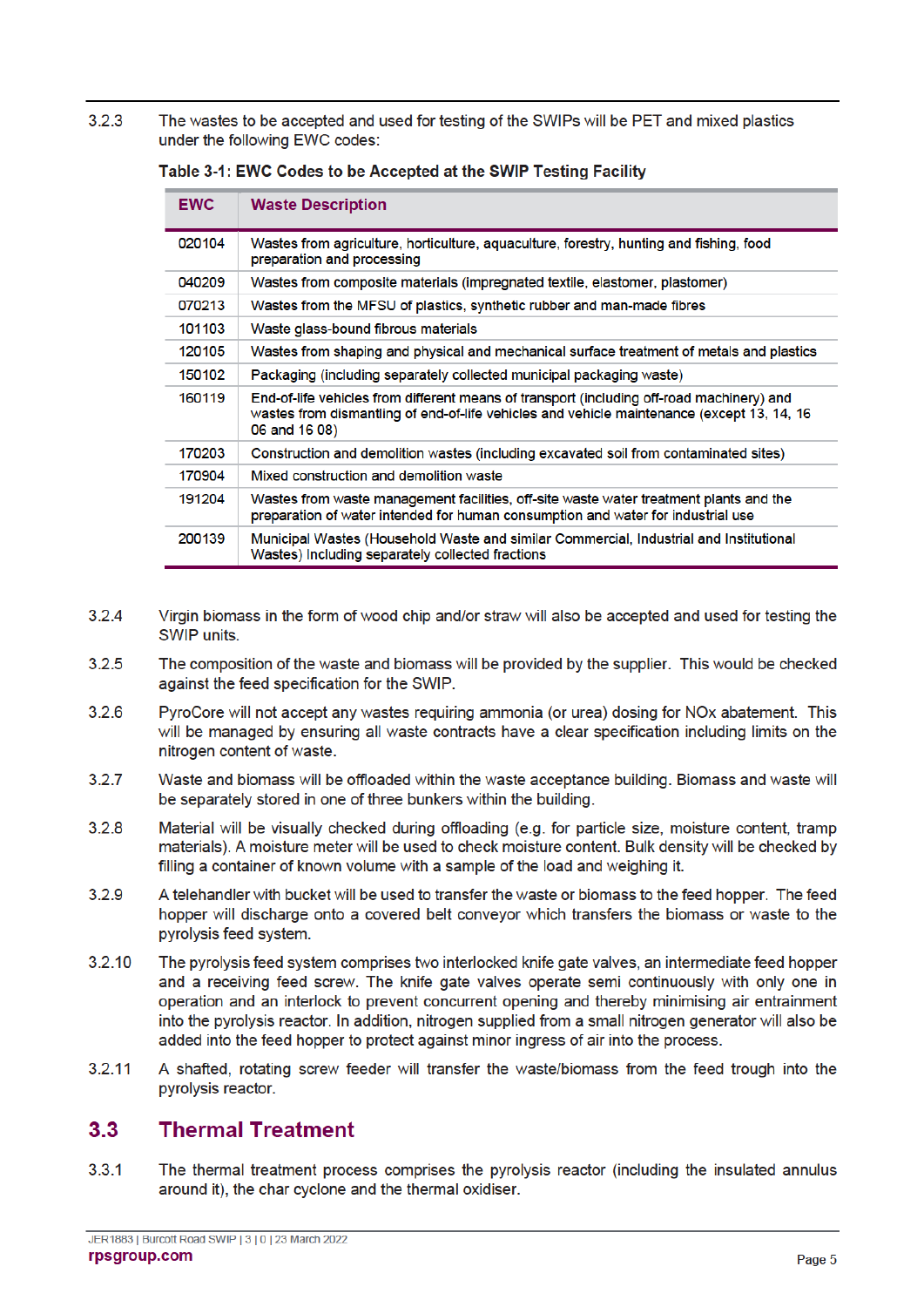- 3.3.2 The pyrolysis reactor will operate at a temperature between 700-900°C (within the kiln annulus), subject to the feedstock and testing requirements and at a slightly sub-atmospheric pressure. Hot combustion gases from the thermal oxidiser provide the heat to the pyrolysis reactor. The hot combustion gases are fed from the thermal oxidiser into the refractory lined and insulated annulus around the pyrolysis reactor. The waste or biomass feedstock rapidly thermally degrades in the reactor producing syngas and a residual char.
- 3.3.3 The syngas and coarse char generated in the pyrolysis reactor are first separated in the char separator. The syngas and residual fine char are then separated in the trace heated high efficiency cyclone. The char cyclone is designed to discharge char continuously into the collection drum, but also has the ability to hold a limited amount of char to facilitate exchange of the collection drum, if required during operation (see further detail in the section 3.66 below).
- 3.3.4 Syngas separated from the char will be transferred from the cyclone to the thermal oxidiser. The thermal oxidiser combusts the syngas with air at high temperature, nominally in the range of 900- 1,100°C. Air is introduced via a damper control and forced draft fan to optimise temperature control. The excess oxygen concentration in the thermal oxidiser is also continuously monitored.
- 3.3.5 The thermal oxidiser is designed to achieve a minimum temperature of 850°C for at least 2 seconds, as required by Article 50 (2) of the IED. A 'hot combustion chamber volume' of circa  $21<sup>m</sup>$  is provided to allow this to be achieved. The manufacturer has guaranteed this will be achieved. Additional residence time is also available within the hot duct to the pyrolysis reactor
- 3.3.6 The maximum flowrate through the thermal oxidiser when processing PET have been established based on a theoretical heat and material balance. The maximum flowrate on this basis is 34,691 Am<sup>3</sup>/hr (9.63Am<sup>3</sup>/s). On this basis the residence time in the thermal oxidiser is calculated at 21m<sup>3</sup>/  $9.63Am<sup>3</sup>/s = 2.18s$  i.e. in excess of 2 seconds residence time.
- 3.3.7 The theoretical residence time calculation will be validated during 'hot' unit FAT for the first unit via measurement of system temperatures and the flue gas flowrate. All units subject to FAT testing at the site will utilise the same thermal oxidiser design.
- 3.3.8 During start-up and shutdown (or in the event of low syngas production) the thermal oxidiser will be operated on liquid petroleum gas (LPG). The thermal oxidiser temperature control will maintain the exit temperature at or above 850°C during normal waste processing, LPG will also be automatically used if the temperature of the combustion gases in the 'hot volume' falls below 850°C, in compliance with Art 50(3) IED for wastes.
- 3.3.9 The waste feed will be automatically prevented using software interlocks in the following circumstance (in accordance with Art 50(4) IED):
	- at start-up, until the temperature in paragraph 3.3.5 is met;
	- whenever temperature of 850°C is not maintained while running on wastes; and
	- whenever the continuous measurements show that any emission limit value is exceeded due to disturbances or failures of the waste gas cleaning devices.
- 3.3.10 Under certain emergency (abnormal) conditions, it may be necessary to immediately shutoff the supply of syngas from the thermal oxidiser, to prevent generation of further heat. Under these emergency circumstances, syngas will be diverted to a nitrogen purged vent taken from the top of the char separator. Twin venting valves (normally closed) have been installed in parallel to increase the reliability of a venting route being made available for the syngas upon demand. The syngas venting system will also provide over-pressure protection of the pyrolysis equipment.
- 3.3.11 The emergency syngas vent will be continuously nitrogen purged and have a release point 10m above ground level. Dispersion analysis of a representative syngas emission has been conducted to demonstrate that toxicity and flammability effects are not significant.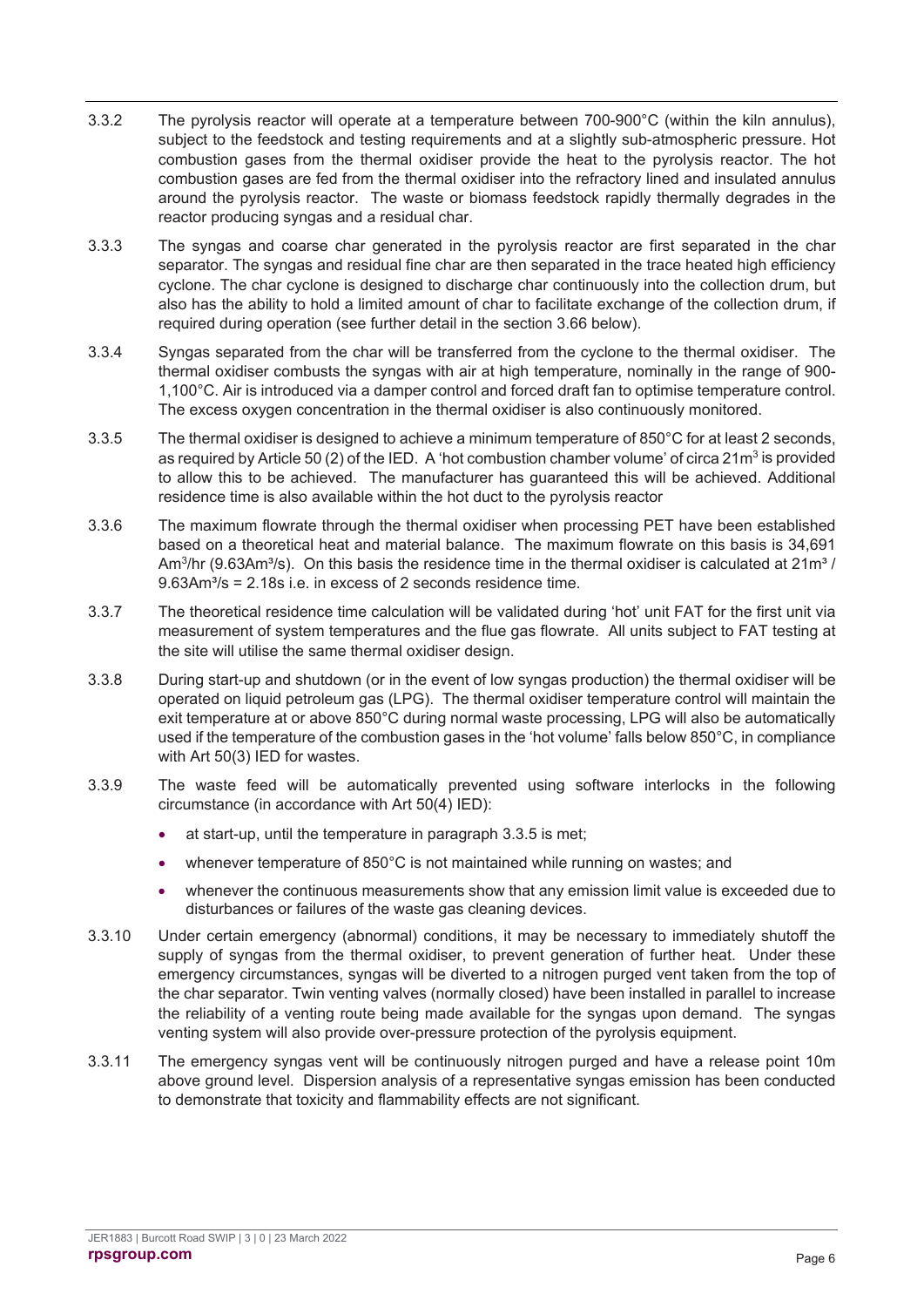### **3.4 Flue Gas Cooling**

- 3.4.1 To enable heat removal from the combusted gases during testing, a closed recirculating cooling fluid system with blast air cooler for heat rejection will be installed. Cooling fluids will either be a glycol water mixture or a thermal oil.
- 3.4.2 Hot flue gases leaving the insulated annulus around the pyrolyser unit will be cooled by the flue gas cooling system to 200-300°C prior to undergoing flue gas cleaning.
- 3.4.3 The operation of this package will be automated, with facility to switch on or off as required from the main plant PLC.

### **3.5 Flue Gas Cleaning**

- 3.5.1 Flue gas cleaning will be provided to ensure emissions to air will meet IED limits. The flue gas cleaning system will comprise the injection of a mixture of sodium bicarbonate and powdered activated carbon followed by a ceramic filtration system to recover all dust, reactants and products.
- 3.5.2 The sodium bicarbonate  $[NaHCO<sub>3(s)]</sub>$  is used to neutralise acid gases (SOx, HCl, etc.) which may be produced by certain wastes, whilst activated carbon removes dioxins, furans, volatile heavy metals and volatile organic compounds. The fine powder mixture is injected dry into the gases after the heat exchanger and prior to the ceramic filter system.
- 3.5.3 The ceramic filter is used to remove any dust entrained in the flue gases as well as any residual flue gas treatment reagent (sodium bicarbonate/activated carbon mixture) and the resultant products, i.e., Na2SO4, NaCl, NaF and other inert salts.
- 3.5.4 Cleaned gases will be drawn through an ID fan and discharged to atmosphere via single 10m stack.

### **3.6 Solid Residues Management**

- 3.6.1 The solid residues are generated by the SWIP testing facility comprise char from the pyrolysis reactor, fine char dust from the cyclone and a gas cleaning residue from the flue gas cleaning plant.
- 3.6.2 Char will be discharged off the end of the pyrolysis reactor screw into the char separator. A cooled screw conveyor will transfer the char to the removable storage container and discharge via a telescopic chute which can be raised and lowered in and out of the container. The cooling system is designed to cool the char to a temperature of <60°C.
- 3.6.3 A slide valve will be installed in the chute above the char collection container to isolate the discharge to facilitate change-over of the collection container. A level probe will be in place to detect when the bin is full.
- 3.6.4 Proximity switches will be installed to indicate the position of the telescopic chute and to confirm the bin is in place. The proximity switches will be interlocked with the slide valve to prevent opening of the valve in the event that either the chute is not lowered or a receiving bin is not in place.
- 3.6.5 The fine dust removed from the cyclone drops out from the bottom and will be collected in a metal drum. A similar configuration of cooling screw, slide valve, telescopic chute and associated interlocks will be provided as per the main char residue described above.
- 3.6.6 Air Pollution Control (APC) residues will be collected in sealed 1 tonne dumpy bags and stored within the building. Under normal conditions, both char and APC residues will be stored inside. However, on occasions there may be the need to store externally. Any char stored externally will be stored in sealed drums. APC will be stored in sealed dumpy bags.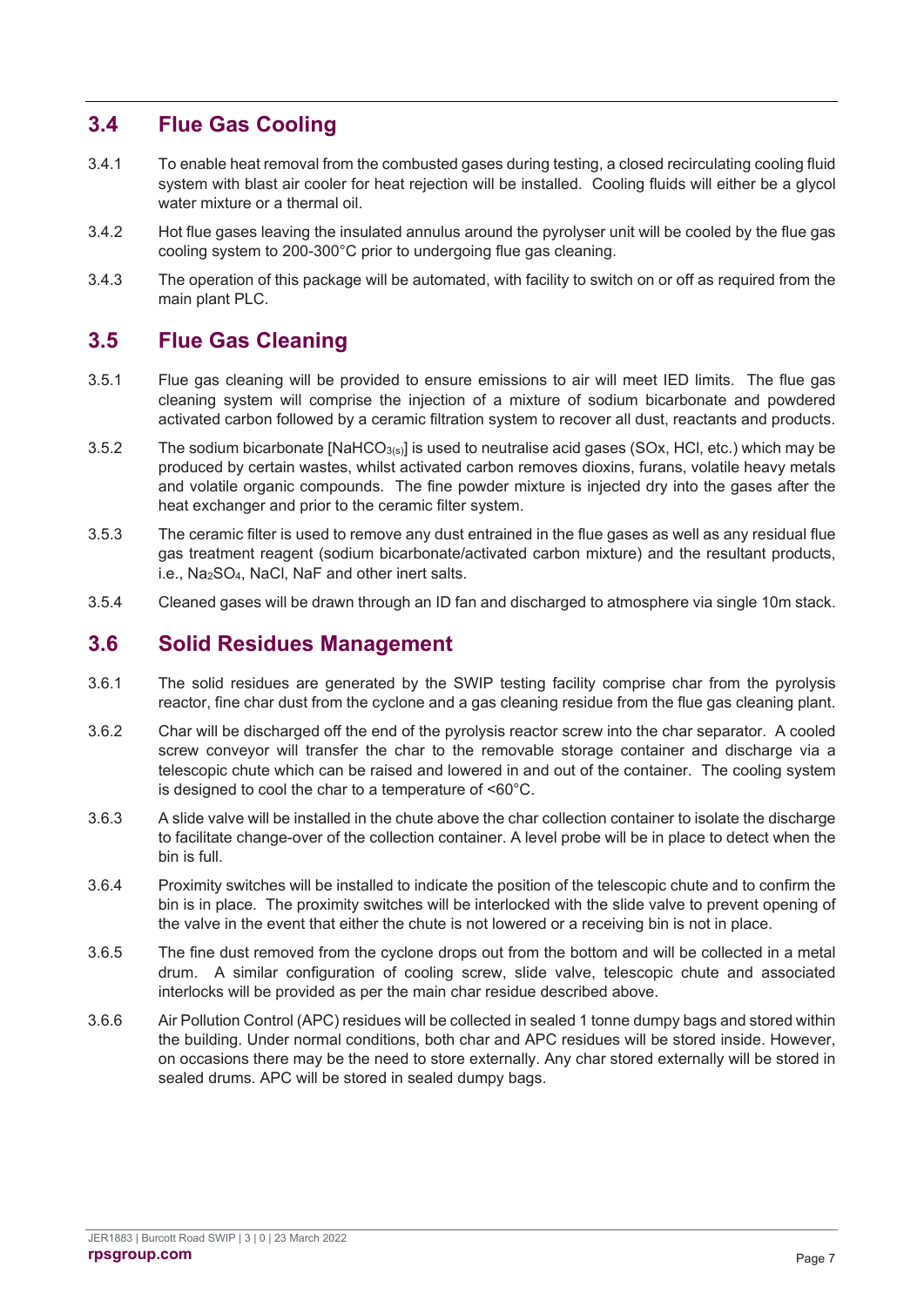| <b>Product</b><br><b>Description</b> | <b>Expected Tonnes</b><br>per Annum                                            | <b>Material End Use</b>                                                                                                                                                                         |
|--------------------------------------|--------------------------------------------------------------------------------|-------------------------------------------------------------------------------------------------------------------------------------------------------------------------------------------------|
| Char                                 | 50 tonnes when<br>processing waste and<br>75 tonnes when<br>processing biomass | Initially sold when using wood, but with a longer<br>term view to securing alternative re-use/ recovery<br>subject to the client's requirements. Other waste<br>char sent for disposal offsite. |
| Air pollution control<br>residues    | $20 - 60$ tonnes                                                               | Landfill as a recognised hazardous waste                                                                                                                                                        |

Table 3-2: Typical Amounts of Recovered Materials and Residual Wastes from the SWIP

#### $3.7$ Instrumentation

- $371$ The SWIP will be equipped with a range of process instrumentation to monitor key parameters to ensure that the thermal treatment plant is operating as designed. Instruments are installed to provide continuous information to the PLC system, which monitors and adjusts key operational parameters to ensure efficient combustion of the waste at all times. The instruments will supply data to the PLCbased process control system overseen by SCADA supervisory control. This will control the combustion process and associated pollution control systems and derive key metrics for optimisation and monitoring of the combustion process by shift personnel.
- $3.7.2$ Out of hours in the event that the SWIP is left in idle mode the plant will be remotely monitored by a trained site operative. The plant will be fully capable of being controlled remotely, including the ability to shut down the SWIP and/or respond to plant alarms. Where required the site operative would attend the SWIP out of hours.

#### **Emissions to Air**  $3.8$

381 The SWIP will operate under the terms and conditions of a Schedule 13 permit which requires compliance with the following pollutants specified by the IED for small waste incineration plant.

| <b>Pollutant</b>          | <b>Scenario 1</b><br><b>Short-Term Emission Limits</b><br>(mg. Nm <sup>3</sup> ) | <b>Scenario 2</b><br><b>Daily-Mean Emission Limits</b><br>(mg.Mm <sup>3</sup> ) |
|---------------------------|----------------------------------------------------------------------------------|---------------------------------------------------------------------------------|
| <b>Particles</b>          | 30                                                                               | 10                                                                              |
| <b>TOC</b>                | 20                                                                               | 10                                                                              |
| <b>HCI</b>                | 60                                                                               | 10                                                                              |
| <b>HF</b>                 | 4                                                                                | 1                                                                               |
| SO <sub>2</sub>           | 200                                                                              | 50                                                                              |
| NO <sub>x</sub>           | 400                                                                              | 200                                                                             |
| $\overline{c}$            | 100                                                                              | 50                                                                              |
| Group 1 metals (a)        |                                                                                  | 0.05(d)                                                                         |
| Group 2 metals (b)        |                                                                                  | 0.05(d)                                                                         |
| Group 3 metals (c)        |                                                                                  | 0.5(d)                                                                          |
| <b>Dioxins and furans</b> |                                                                                  | $0.0000001$ (e)                                                                 |

|  |  | <b>Table 3-3: IED Compliance Limits</b> |
|--|--|-----------------------------------------|
|  |  |                                         |

Notes: All concentrations referenced to temperature 273 K, pressure 101.3 kPa, 11% oxygen, dry gas.

(a) Cadmium (Cd) and thallium (TI).

(b) Mercury (Ha).

(c) Antimony (Sb), arsenic (As), lead (Pb), chromium (Cr), cobalt (Co), copper (Cu), manganese (Mn), nickel (Ni), and vanadium (V).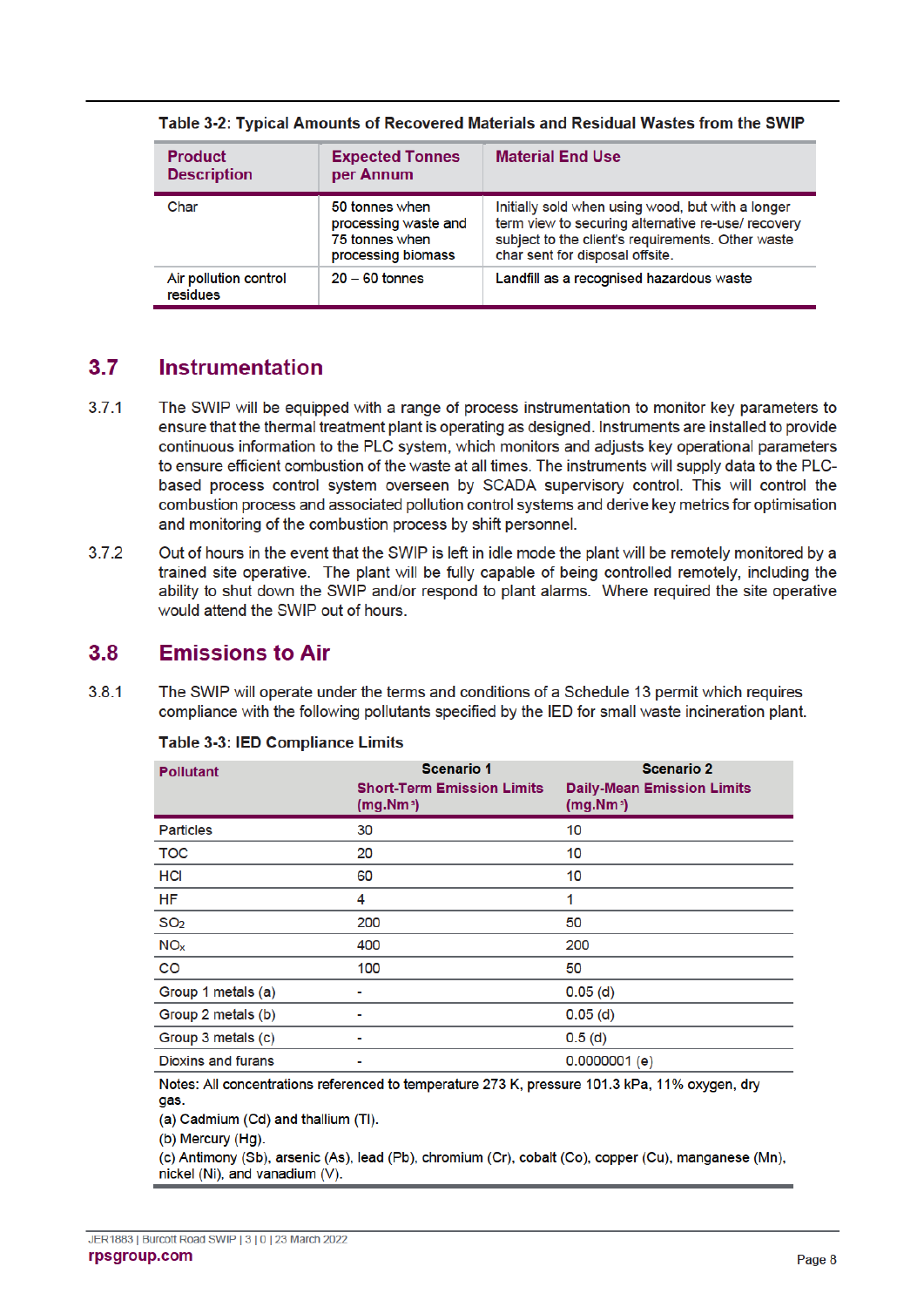(d) All average values over a sample period of a minimum of 30 minutes and a maximum of 8 hours. (e) Average values over a sample period of a minimum of 6 hours and a maximum of 8 hours. The emission limit value refers to the total concentration of dioxins and furans calculated using the concept of toxic equivalence (TEQ).

- 3.8.2 Effective control of emissions to air will be achieved via the thermal oxidiser and flue gas treatment plant as detailed within Section 3.3 and 3.4.
- 3.8.3 An assessment of impacts on air quality from the operation of the SWIPs is included in Appendix B. The assessment included consideration of stack height and concluded that a 10 m stack was appropriate for this site. Modelling was therefore carried out on the basis of a 10m stack.
- 3.8.4 The assessment considered impacts at both human health and ecological receptors. Modelling was based on a number of conservative assumptions and overall concluded that the effects from operation of the SWIP are not considered significant.

### **3.9 Emissions to Water and Sewer**

- 3.9.1 There will be no emissions to surface water, groundwater or sewer from the SWIPs.
- 3.9.2 Any condensate collecting in the main stack or emergency vent will be intermittently drained into a container and disposed of. Similar aqueous arisings from the heat exchanger coolant loop, chilled water package for char cooling or from the air compressor unit would be separately collected and disposed of.
- 3.9.3 In the event of a fire, contaminated fire water from firefighting would be contained on the site (see details in section 4.4).

### **3.10 Monitoring**

- 3.10.1 To enable demonstration of compliance with the IED emission limit values, an IED compatible, MCERTS Continuous Emissions Monitoring System (CEMS) will be installed in the exhaust stack to enable continuous monitoring and recording of emissions concentrations for the following pollutants:
	- Oxides of nitrogen  $(NOx)$ ;
	- Sulphur dioxide (SO<sub>2</sub>);
	- Carbon Monoxide (CO);
	- Particulates;
	- Hydrogen chloride (HCl);
	- Total organic carbon (TOC); in addition to,
	- Water vapour  $(H<sub>2</sub>O)$  (unless measured dry);
	- Oxygen;
	- Temperature: and,
	- Pressure.
- 3.10.2 In accordance with Annex VI part 6 IED, HF will not be monitored continuously as treatment stages for HCl will be used, which will ensure that the emission limit value for HCl is not being exceeded. Emissions of HF will however be subject to periodic measurements.
- 3.10.3 PyroCore will not accept any wastes requiring ammonia (or urea) dosing for NOx abatement at site. So there is no requirement for ammonia monitoring.
- 3.10.4 In order to comply with Art 45(1) IED any technically unavoidable stoppages, disturbances, or failures of the purification devices or the measurement devices, during which the emissions into the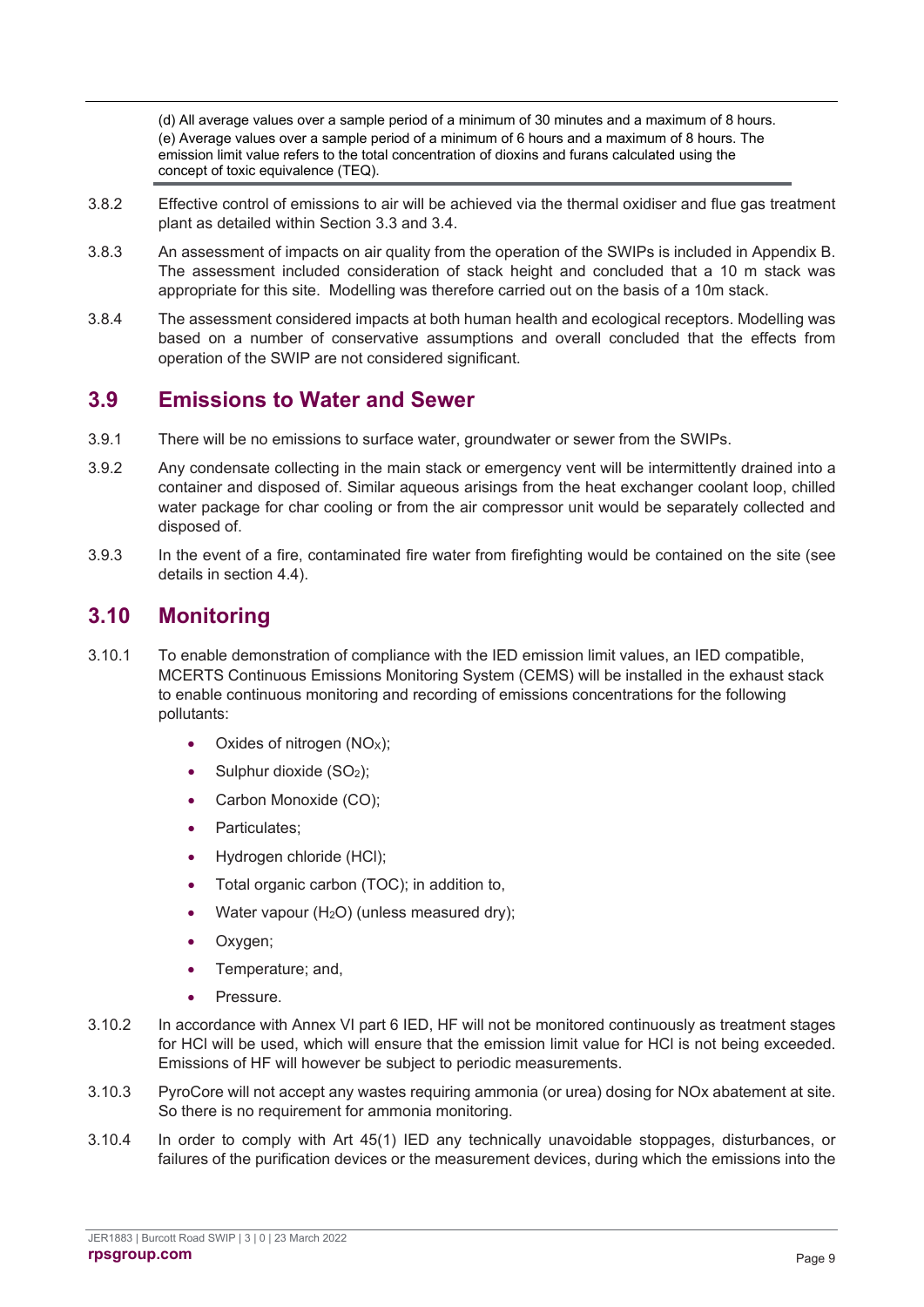air may exceed the prescribed emission limit values will be monitored and recorded to ensure that the maximum permissible period set out in the permit is not exceeded.

- 3.10.5 In order to comply with Art 46(6) IED any period where emission limit values are exceeded will be recorded to ensure that the plant does not continue to incinerate waste for a period of more than 4 hours and that the cumulative duration of operation in such conditions over 1 year does not exceed 60 hours.
- $3,106$ The proposed CEMS is capable of measuring all of the above gaseous species and is MCERTSaccredited. The monitoring equipment will be certified to EN15267-3 as required by EA Guidance 'Monitoring stack emissions: technical guidance for selecting a monitoring approach'1. Periodic monitoring will be carried out in accordance with EA Guidance 'Monitoring stack emissions: techniques and standards for periodic monitoring' <sup>2</sup>. The monitoring frequencies and methods are provided in Table 3-4 below.

| <b>Point</b>   | <b>Emission Parameter</b>                                                                                                                                                                                             | <b>Monitoring</b><br><b>Frequency</b>                                | <b>Method</b>                                                                                                                                                                                                                                                                                                                             |
|----------------|-----------------------------------------------------------------------------------------------------------------------------------------------------------------------------------------------------------------------|----------------------------------------------------------------------|-------------------------------------------------------------------------------------------------------------------------------------------------------------------------------------------------------------------------------------------------------------------------------------------------------------------------------------------|
| A1             | Particulates;<br>Total organic carbon:<br>Oxides of nitrogen;<br>Sulphur dioxide;<br>Hydrogen chloride;<br>Carbon monoxide;<br>Oxygen;<br>Pressure;<br>Temperature:<br>Water vapour content (unless<br>measured dry). | Continuous daily<br>and half hourly<br>average for all<br>parameters | MCERTS certified CEMS equipment (BS EN 14181, BS<br>EN 15267-3)                                                                                                                                                                                                                                                                           |
| A <sub>1</sub> | Hydrogen fluoride (HF);<br>Polycyclic aromatic<br>hydrocarbons (PAHs);<br>Trace metals;<br><b>Dioxins and furans.</b>                                                                                                 | <b>Bi-annually</b><br>(periodic)                                     | In accordance with EA guidance 'Monitoring stack<br>emissions: techniques and standards for periodic<br>monitoring <sup>'2</sup><br>$HF+ BS ISO 15713$<br>$\bullet$<br>PAHs: BS ISO 11338-1 and BS-ISO 11338-2<br>۰<br>Metals: BS EN 14385, BS EN 13211 (Hg)<br>$\bullet$<br>Dioxins and furans: BS EN 1948 Parts 1, 2 and 3<br>$\bullet$ |

#### **Table 3-4. Monitoring Frequency**

- 3.10.7 All monitoring equipment will be calibrated in accordance with the relevant standard in accordance with Art 48(2) IED.
- 3.10.8 To enable periodic compliance check monitoring to be undertaken, the exhaust stack is equipped with sample ports. The location of the sample ports will ensure that a full traverse on both sampling planes can be achieved during the annual compliance monitoring programme that will be a condition of the permit. A permanent sampling platform has been installed to enable full and unfettered access to the sample ports by the specialist contractors appointed to undertake the compliance monitoring programme.

<sup>&</sup>lt;sup>1</sup> Environment Agency Guidance, Monitoring stack emissions: technical guidance for selecting a monitoring approach, December 2019, https://www.gov.uk/quidance/monitoring-stack-emissions-technical-quidance-for-selecting-a-monitoring-approach

<sup>&</sup>lt;sup>2</sup> Environment Agency Guidance, Monitoring stack emissions: techniques and standards for periodic monitoring, December 2019 https://www.gov.uk/government/publications/monitoring-stack-emissions-techniques-and-standards-for-periodic-monitoring/monitoringstack-emissions-techniques-and-standards-for-periodic-monitoring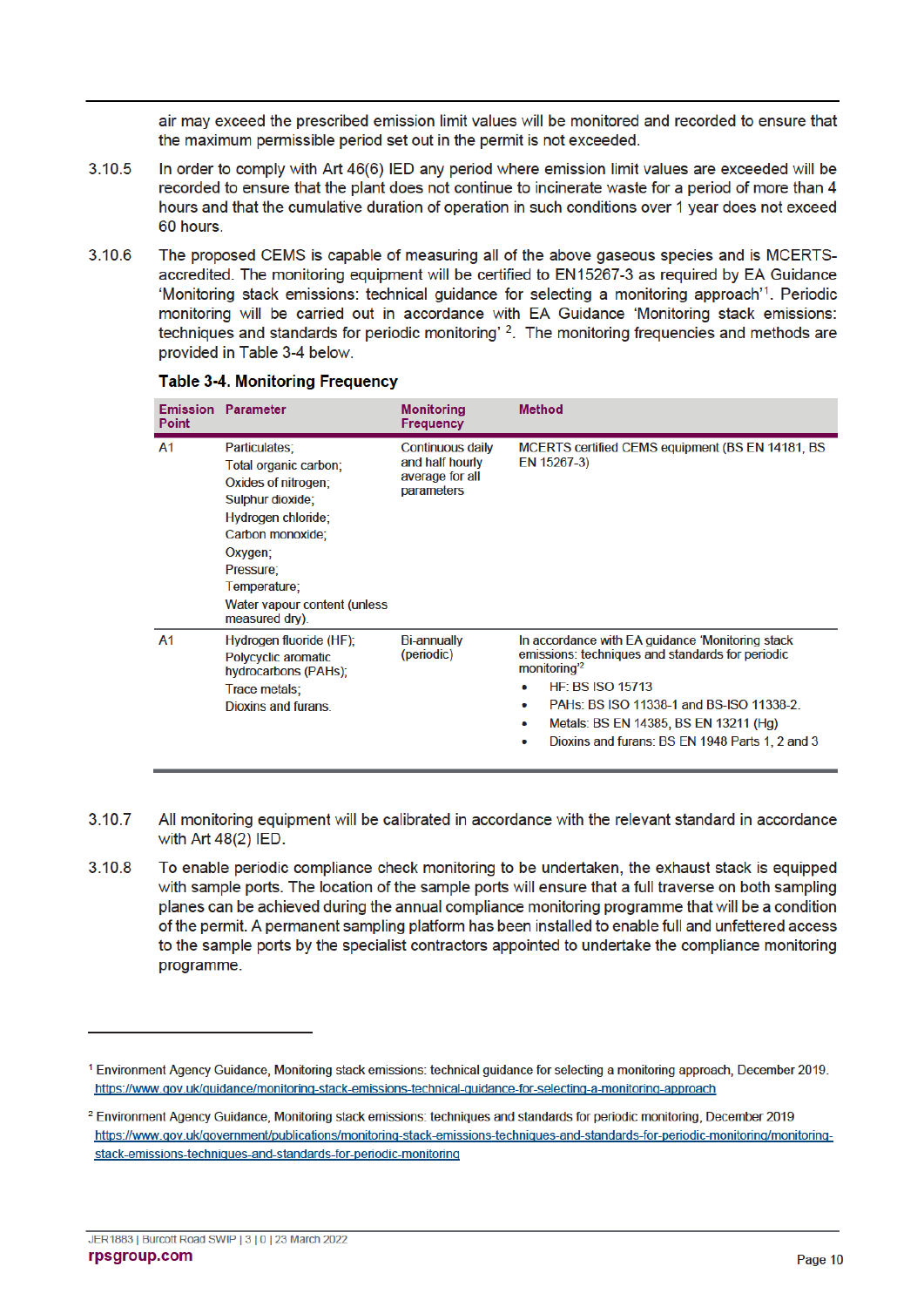- 3.10.9 All monitoring results will be recorded, processed and presented in such a way as to enable the competent authority to verify compliance with the operating conditions and emission limit values which are included in the permit.
- 3.10.10 The emission limit values for air shall be regarded as being complied with if the conditions described in Part 8 of Annex VI IED are fulfilled.
- 3.10.11 During periods when waste and/or biomass is stored on the site, the PyroCore Site Manager will undertake a routine daily inspection of the site which includes visual monitoring for dust. Details of inspections are recorded in line with PyroCore's Environmental Management System (EMS).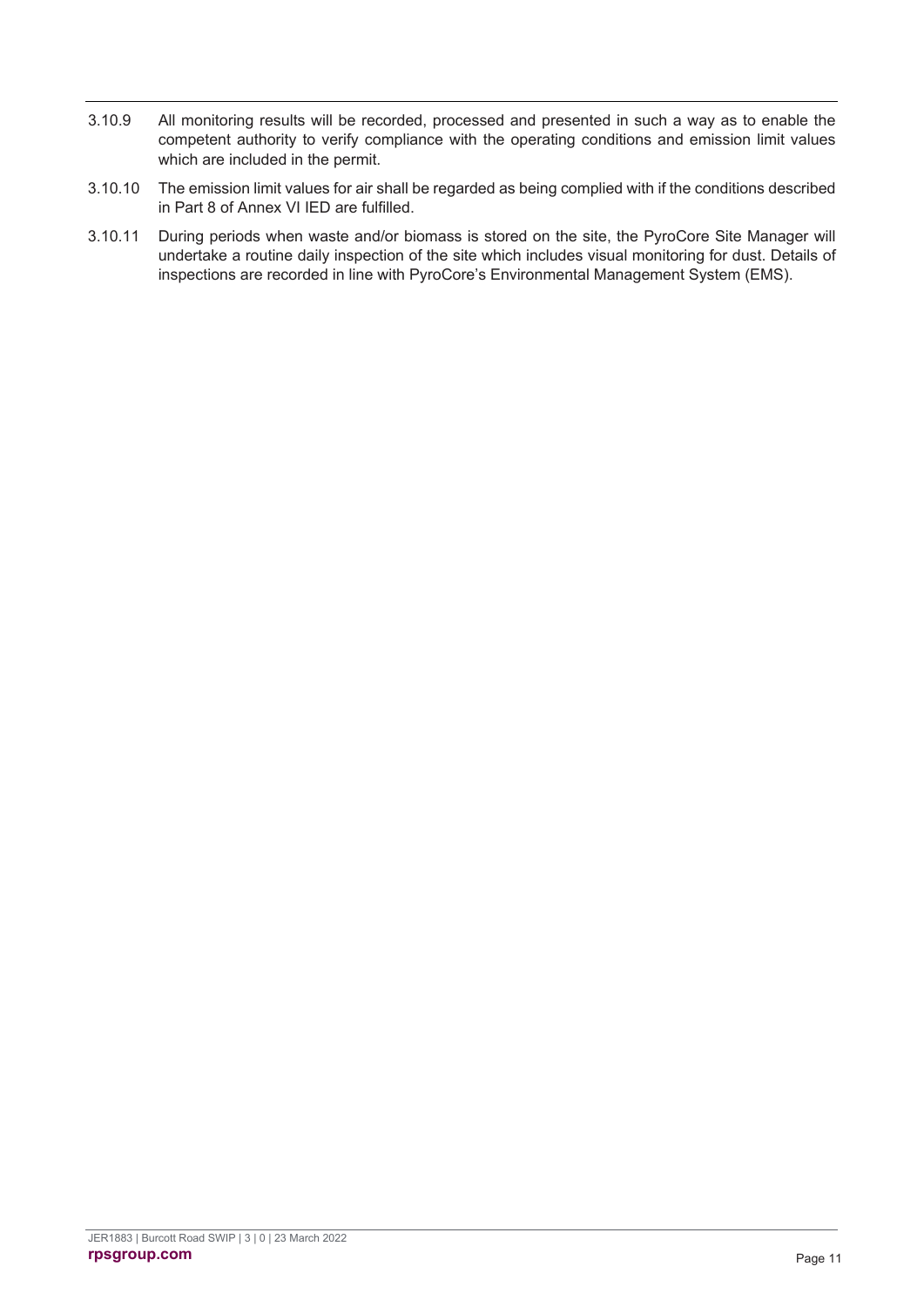### **4 ENVIRONMENTAL MANAGEMENT**

4.1.1 PyroCore Ltd. will implement an Environmental Management System (EMS) to direct the operation of the SWIP.

### **4.2 Operations and Maintenance**

- 4.2.1 Procedures will be put in place to ensure that those operations associated with the SWIP which have the potential to give rise to significant environmental effects are controlled. Procedures will cover testing activities including start-up and shutdown and will also address accidents and incidents.
- 4.2.2 In particular procedures will be developed in relation to the following:
	- Waste and biomass reception, handling and storage within the waste storage building;
	- Good housekeeping measures;
	- Maintenance of key plant and equipment; and
	- Handling of char, cyclone dust and flue gas treatment residues and removal of residues from the site.
- 4.2.3 Regular site inspections will be undertaken to check that the site remains in good working order.
- 4.2.4 Housekeeping measures that will be implemented on site include:
	- The waste and biomass storage areas will be kept clean and tidy;
	- Any spillages of materials and wastes will be immediately cleaned up;
	- The Site Manager will undertake site inspections which will include checking for dust and litter across site and implementing corrective measures should any be identified. The site inspections will be recorded on the site inspection form; and
	- As part of the factory acceptance test the SWIP units will be inspected daily during testing on biomass and waste.
- 4.2.5 Key plant/infrastructure that will be subject to routine inspection will include:
	- Routine inspection of the waste storage building fabric;
	- Routine inspection and maintenance of the building doors to the waste storage building to ensure they remain in good working order; and
	- Routine inspection of the SWIP will be undertaken during each trial to ensure that no significant air in-leakage points exist and that key systems are working effectively (ID fan, reagent injection systems).
- 4.2.6 Records of inspections and checks for each trial will be retained in the site office.

### **4.3 Training and Competence**

- 4.3.1 The Operator will ensure that all personnel employed to operate the SWIP have appropriate skills and technical capabilities to understand the operation of the process, and their obligations under the terms and conditions of the Permit. The operators will therefore be suitably qualified and experienced personnel (SQEP). This will be managed via an update to the existing management systems.
- 4.3.2 On-site operational staff will be trained for normal operation as well as routine interventions, response to alarm conditions, and start-up and shut down procedures. Training records of the personnel involved will be recorded and copies kept on site. Only SQEPs will be permitted to operate the plant. Following commissioning of the plant any new operational staff will be trained under the supervision of experienced operational staff.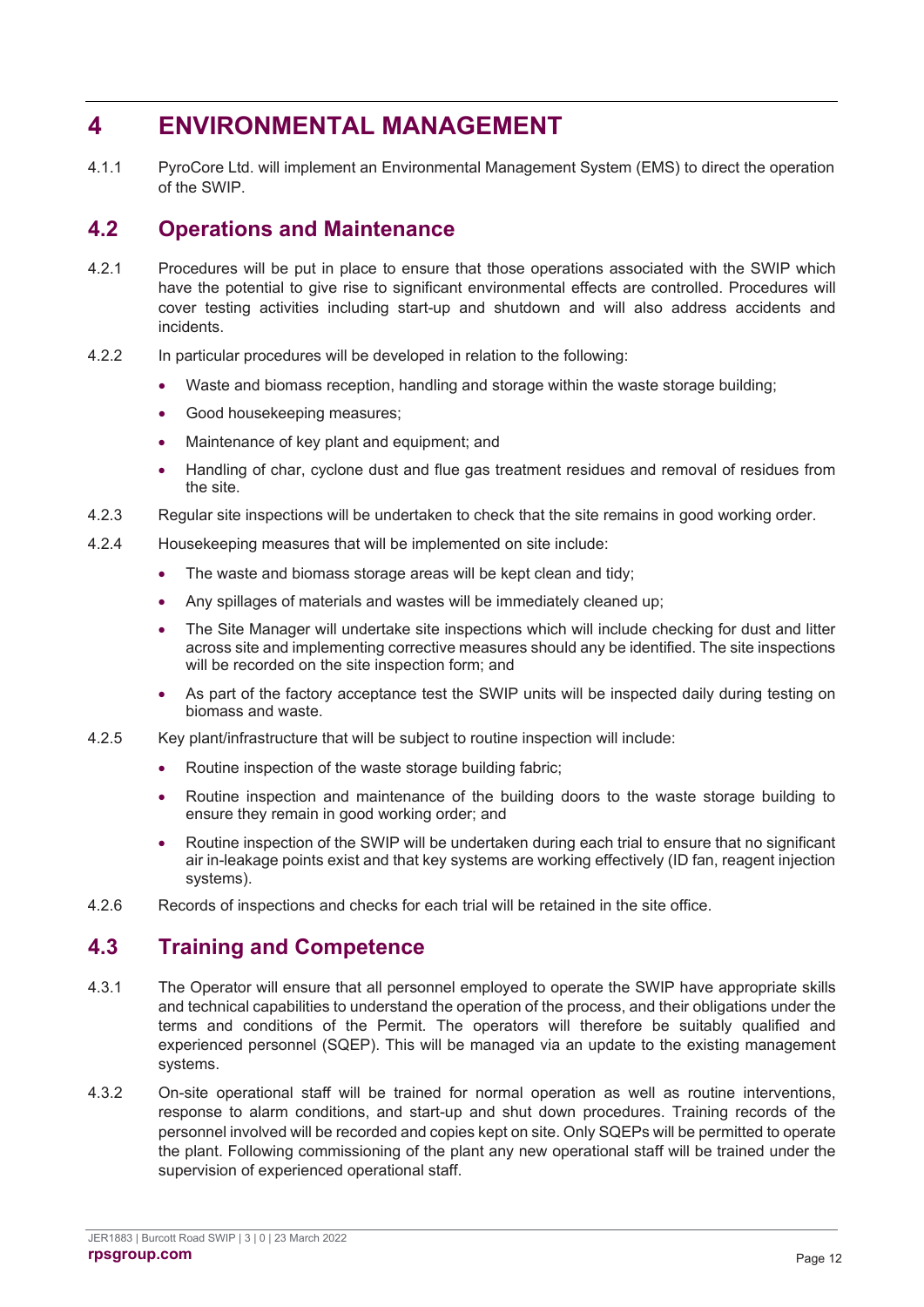4.3.3 Training records will be prepared for all operational staff and training needs will be reviewed on a regular basis as part of the Operator's EMS procedures. Copies of all training records will be available for inspection upon request.

### **4.4 Accidents and Incidents**

- 4.4.1 The SWIP has been designed to be fully compliant with the relevant operational requirements of the IED.
- 4.4.2 Site staff and visitors must complete the Site Induction Plan and training.
- 4.4.3 An Accident Management Plan (AMP) will be developed as part of the EMS. The AMP will detail management procedures for the prevention of accidents as well as the procedures in the event of an accident. Of note the AMP will set out procedures in the event of a fire including measures for containment of fire waters. It is proposed that fire waters would be contained using inflatable poly booms, see details in Appendix C. PyroCore has purchased poly booms of sufficient length to enclose the perimeter of the facility. Spent fire waters would be removed by a specialist third party contractor.
- 4.4.4 The Operator will undertake frequent inspections of the SWIP to mitigate against potential problems with the process equipment that may adversely affect performance. This will include a programme of preventative maintenance of major components of the installation.

### **4.5 Review and Record Keeping**

- 4.5.1 The site inspections will be recorded in the Site Manager's Site Diary.
- 4.5.2 The site inspection will include:
	- Compliance with the environmental permit and EMS:
	- Waste and biomass storage;
	- LPG storage;
	- Sodium bicarbonate and activated carbon storage;
	- Signage:
	- Integrity of waste storage building fabric including floor surfaces;
	- Dust and odour emissions as well as presence of litter and pests (should there be any); and
	- Complaints received.
- 4.5.3 Records will be retained at least 6 years from the date the records were made, or in the case of the records pertaining to off-site environmental and health effects, until the permit is surrendered.
- 4.5.4 BCC may request copies of the site diary and site inspection records relating to SWIP operations at any time.

### **4.6 Energy Recovery**

- 4.6.1 It is recognised that there are both environmental and financial benefits associated with the reduction and minimisation of energy usage. Even small percentage savings in energy consumption can represent considerable financial savings and environmental benefits through emission reductions.
- 4.6.2 Given the SWIP testing facility will only be operated for short periods at a time to undertake acceptance tests of a unit the potential to secure uses for the energy generated is limited. However, as described in Section 3, the facility is designed to make use of heat from the hot combustion gases to sustain the pyrolysis stage.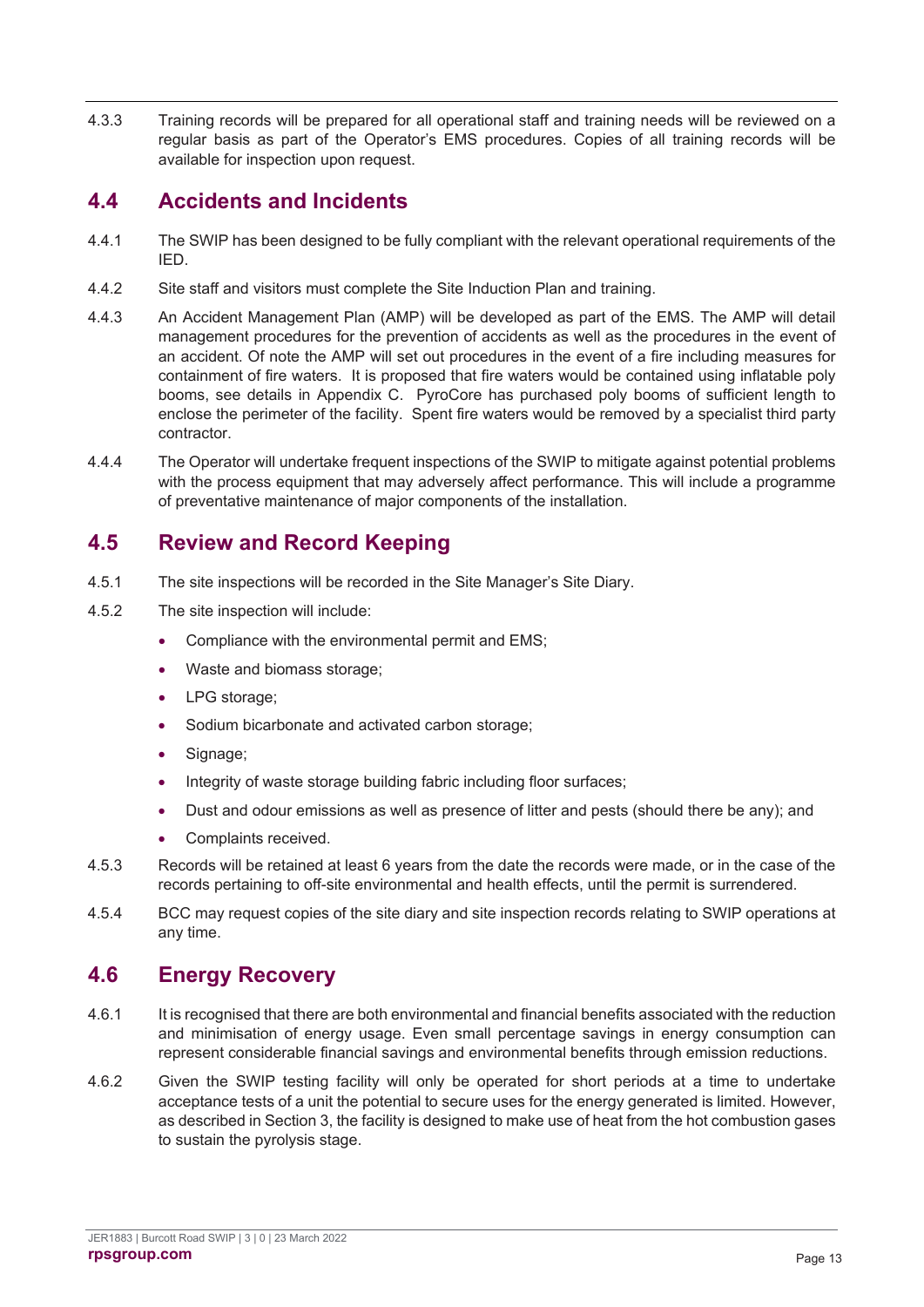- $4.6.3$ Although further energy recovery is limited by the nature of the operations at the facility, each SWIP unit would be capable for providing heat either for direct use by an end user or to generate electricity at the end users' sites should this be feasible.
- 4.6.4 Basic energy efficiency measures will be in place at the site. The facility will only operate when needed, hot systems will be insulated to prevent gross heat losses and energy efficient lighting will be provided.

#### 4.7 **Raw Material Management**

 $4.7.1$ Other than waste and biomass the raw materials will be used at the SWIP testing facility are identified in Table 4-1. Expected usage, storage arrangements and capacities are also identified in this Table.

### Table 4-1 - Raw Materials

| <b>Raw Material</b>                                           | Net storage<br>capacity in $m3$ | <b>Maximum</b><br>storage capacity<br>(tonnes) | <b>Storage Arrangements</b>                                                | <b>Annual Consumption</b> |
|---------------------------------------------------------------|---------------------------------|------------------------------------------------|----------------------------------------------------------------------------|---------------------------|
| Sodium Bicarbonate<br>and Powdered<br><b>Activated Carbon</b> | 20                              | 8.0                                            | Sealed 1 tonne dumpy bags,<br>waterproof and stored inside the<br>building | $20 - 60$                 |
| <b>LPG</b>                                                    | 11.7                            | 5.81                                           | 3x4,600 litre tanks (max. 85%)<br>fill)                                    | 25-75                     |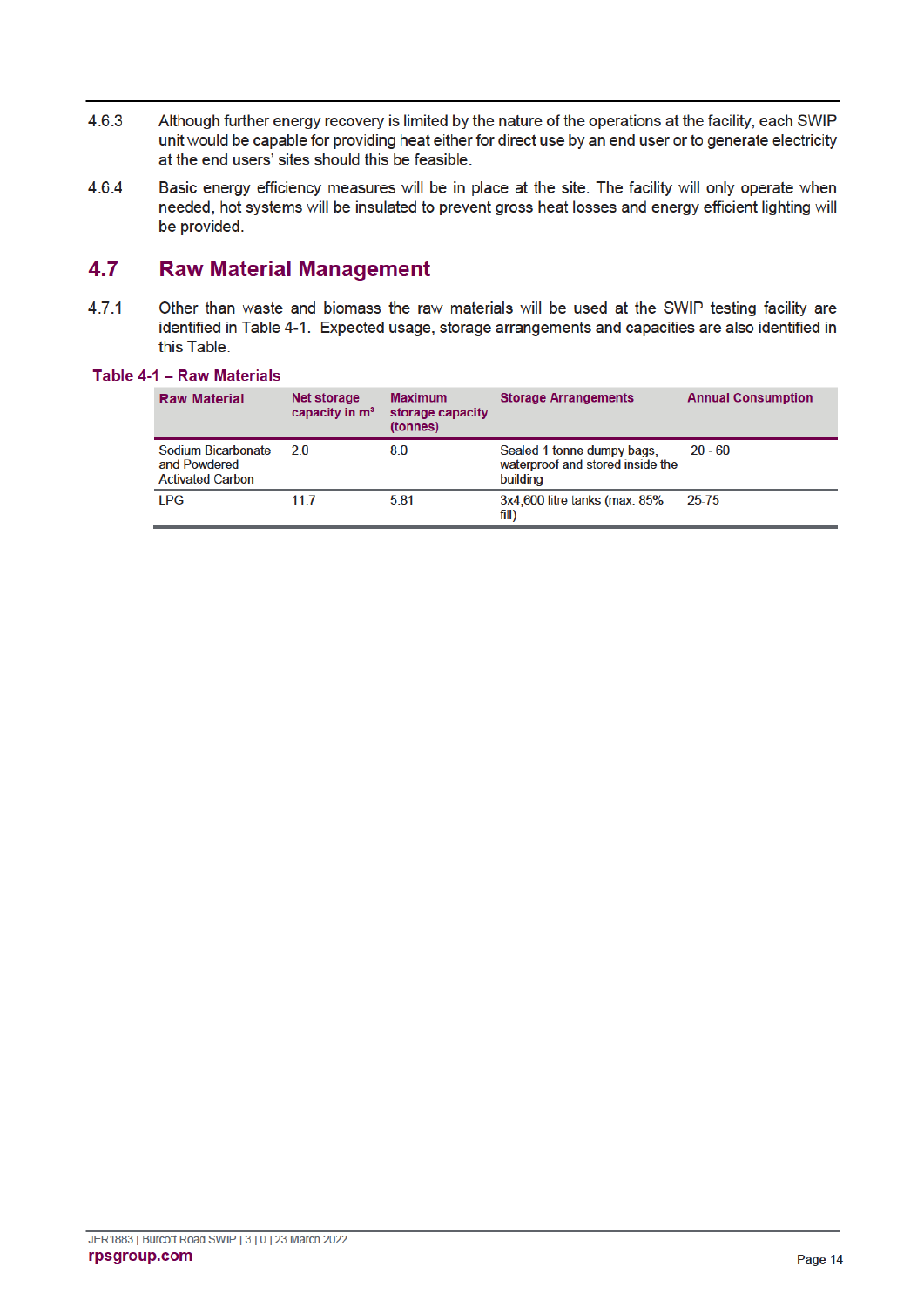# **Drawings**

**Drawing 1 Site Location Plan** 

**Drawing 2 SWIP Layout Plan Indicating the Boundary** and Emission Points

**Drawing 3 Drainage Plan** 

**Drawing 4 Process Flow Diagram**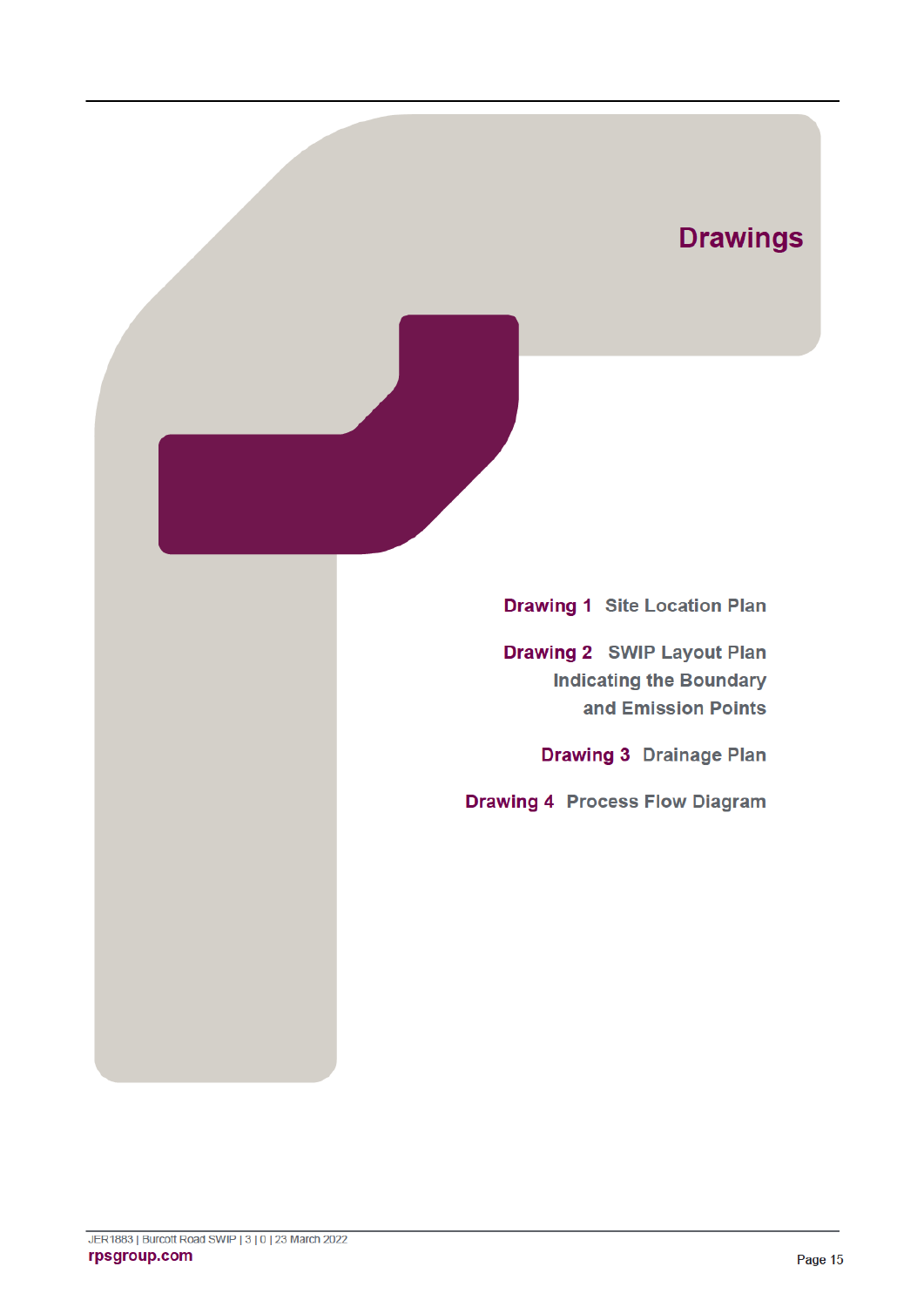

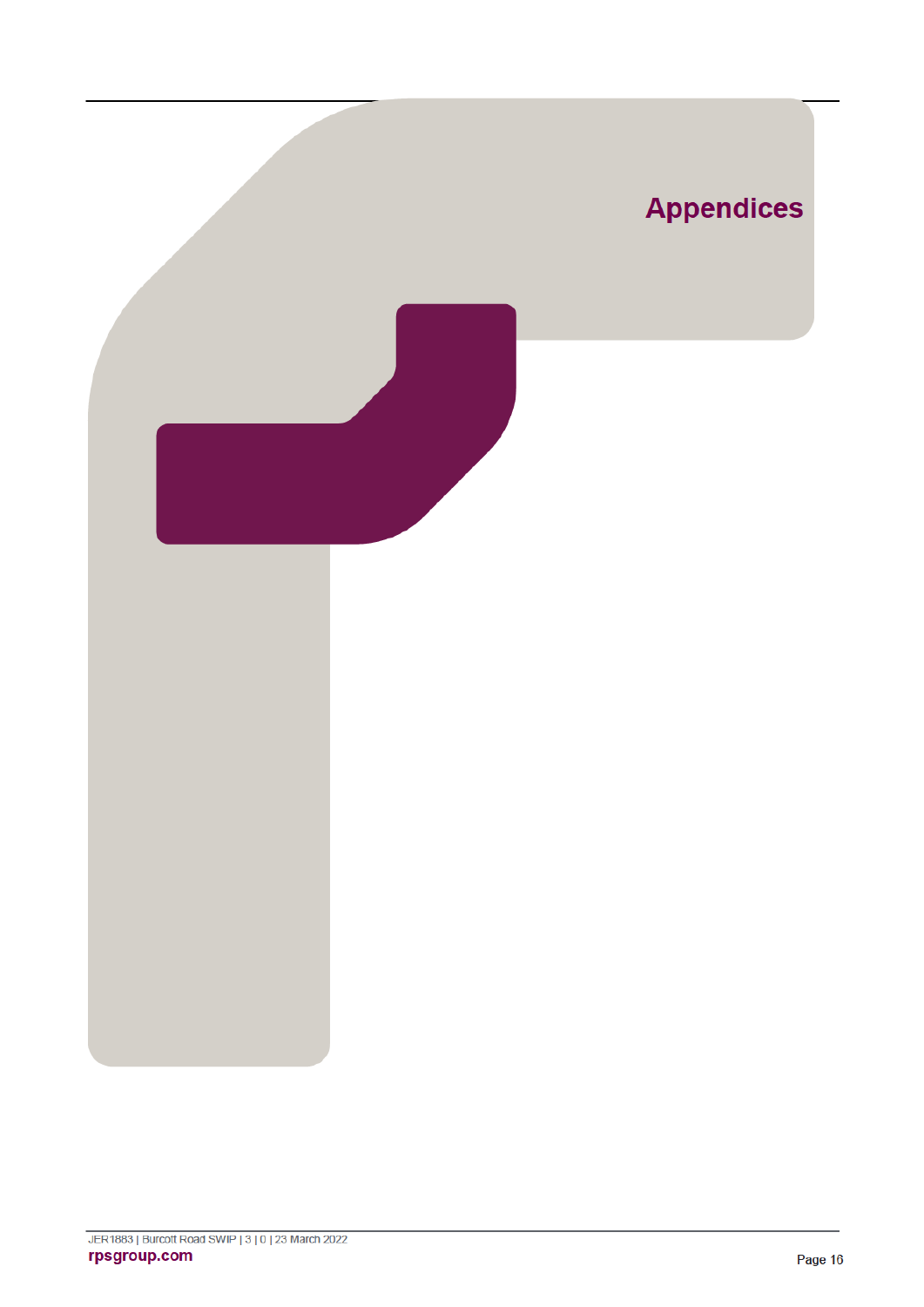# **Appendix A**

**Application Form**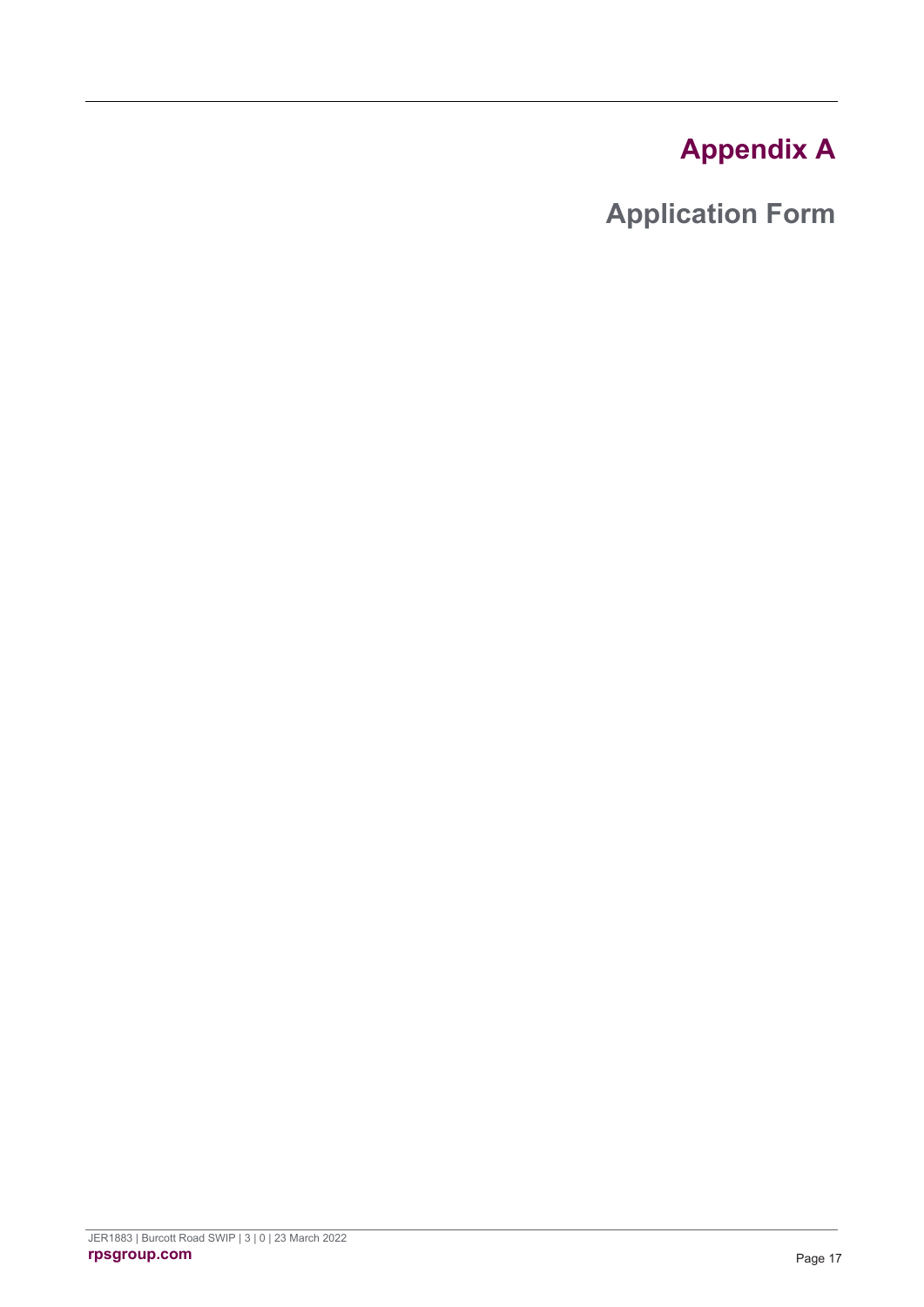# **Appendix B**

**Air Quality Assessment**